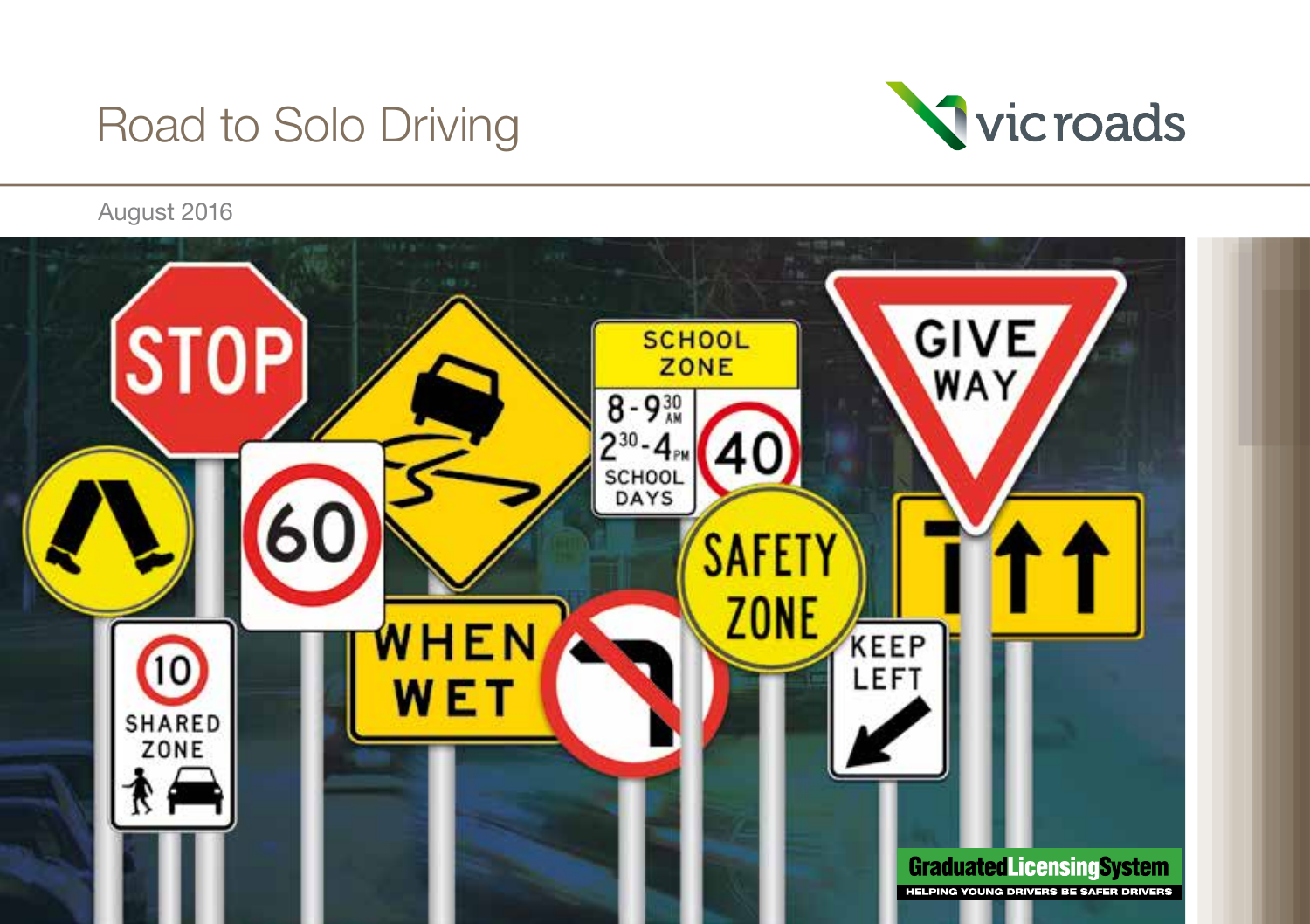Published by VicRoads 60 Denmark Street, Kew, Victoria 3101 ©Roads Corporation, Victoria, Australia 2000

First published 2000 Crown© Copyright 2000 Updated August 2016.

National Library of Australia cataloguing-in-publication data: Roads Corporation. Road to Solo Driving: Learning to drive – driving to learn includes index. ISBN 0 7311 9000 9

1. Automobile driver education – Victoria – Handbooks, manuals, etc.

2. Traffic regulations – Victoria – Handbooks, manuals, etc.

3. Traffic safety – Victoria – Handbooks, manuals, etc.

I. Roads Corporation (Vic)

#### 343.9450946

Several organisations have contributed to the preparation of this handbook, and their help is gratefully acknowledged.

#### Road laws and legal requirements

Road laws change from time to time. It is your responsibility to ensure that you have the most recent edition of this handbook which you can check by visiting **vicroads.vic.gov.au** If you are in doubt, check with any of the VicRoads Customer Service Centres listed on the inside back cover.

This handbook sets out many of the legal requirements for drivers. It is intended as a guide only. It does not set out in full all of the requirements of the law.

You will need to consult the appropriate Acts and Regulations if you want a complete knowledge of the road law. Remember that ignorance of what the law says on a particular subject is not accepted as an excuse by the courts. Victorian legislation can be found at legislation.vic.gov.au

Most things in this handbook apply to drivers. Motorcycle riders should also refer to the Victorian Rider Handbook for further information. Bus and heavy vehicle drivers should refer to the Victorian Bus and Truck Driver Handbook for further information. Much of the information in the **Road to Solo Driving** also applies to pedal cyclists.

The term driver is generally used to cover different road users and simplify the language. It does not mean that one group is more important than the other.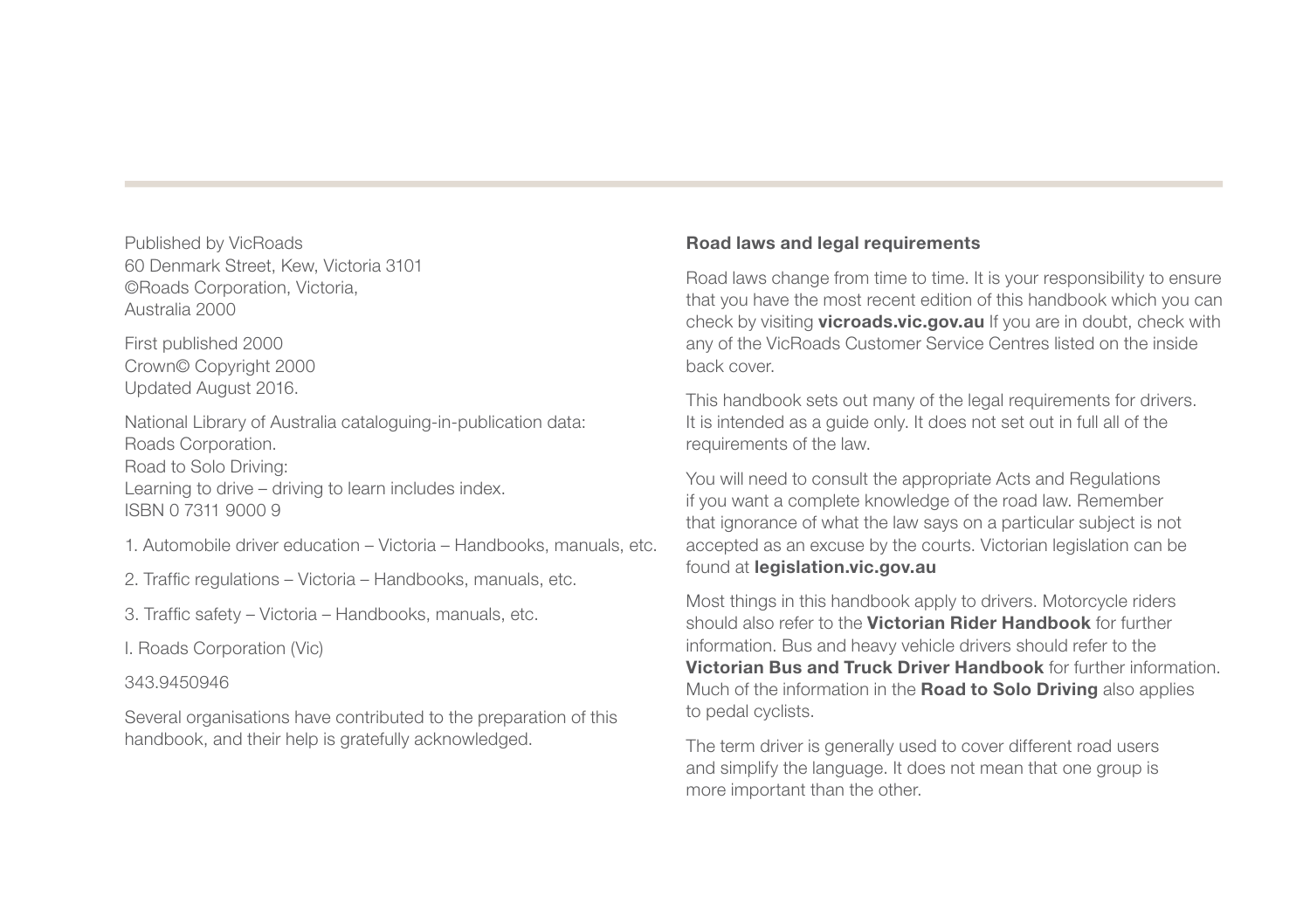The **Road to Solo Driving** handbook is designed to help you understand the road rules, know your legal responsibilities and prepare you for the challenges of driving. The learner permit test questions are based on this handbook. You will also need to know the information in the **Road to Solo Driving** to pass your drive test to get your licence.

The **Road to Solo Driving** is the first of a series of handbooks. When you become a learner driver you will be given the Learner Kit. The Learner Kit includes:

- the Guide for Learners (with the Learner Log Book)
- **. the Guide for Supervising Drivers.**

The **Guide for Learners** helps you structure your driving practice and keep track of your progress as you work towards your Ps. The Guide for Learners includes the Learner Log Book that you must use to show you have gained at least 120 hours driving practice to get a licence, if you are under 21 years of age at the time of your licence test. The Guide for Learners and the Learner Log Book will help you make the most of your minimum 120 hours of driving experience and help you to become a safer driver.

The Guide for Supervising Drivers booklet explains how your supervising driver can help you right through your learner period.

The Victorian Government is committed to improving road safety. The Road to Solo Driving is one of the important initiatives that help to do this.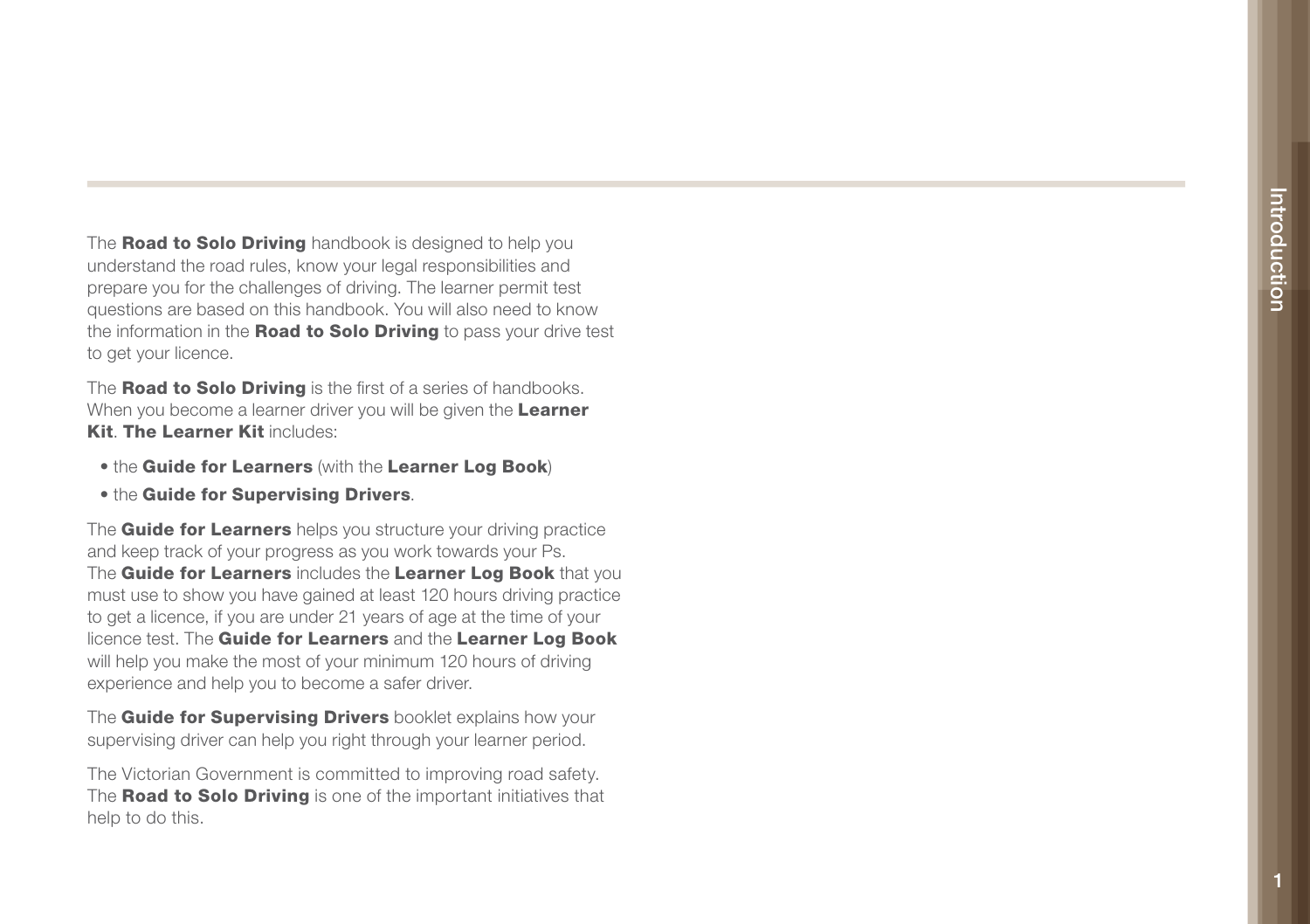# **Contents**

# 1 The challenges of driving 29 Seats 29 Seats 29

### 2 Learning to drive

| How to use this book                                                                                                                                                               |                                  | 3 Managing risk                                                                                                                    | 49                                     |
|------------------------------------------------------------------------------------------------------------------------------------------------------------------------------------|----------------------------------|------------------------------------------------------------------------------------------------------------------------------------|----------------------------------------|
| Welcome to the Road to Solo Driving<br>How to use this handbook<br>The licensing journey<br>The 10 steps to getting your licence<br>Key points                                     | 5<br>6<br>8<br>26                | Alcohol and drugs<br>Speed<br>Mobile phones and other electronic devices<br>Passengers<br>Other distractions                       | 51<br>52<br>53<br>55<br>56<br>57       |
| 1 The challenges of driving                                                                                                                                                        | 29                               | Fatigue<br>Seatbelts                                                                                                               | 58                                     |
| Driving is not that easy<br>Some facts about new solo driving<br>2 Learning to drive                                                                                               | 32<br>34<br>37                   | Vehicle safety<br>Vehicle maintenance<br>Keys to reducing your risk of a crash<br>Driving and the environment                      | 59<br>59<br>60<br>67                   |
| Hazard perception<br>Practice is the best way<br>Your supervising driver is there to help<br>Put variety into your driving practice<br>Getting confident<br>Checking your progress | 39<br>41<br>43<br>44<br>45<br>46 | 4 Rules and responsibilities<br>Alcohol<br>Drugs, medicine and driving<br>Seatbelts<br>Speed limits<br>Road signs<br>Road markings | 69<br>71<br>75<br>77<br>79<br>84<br>91 |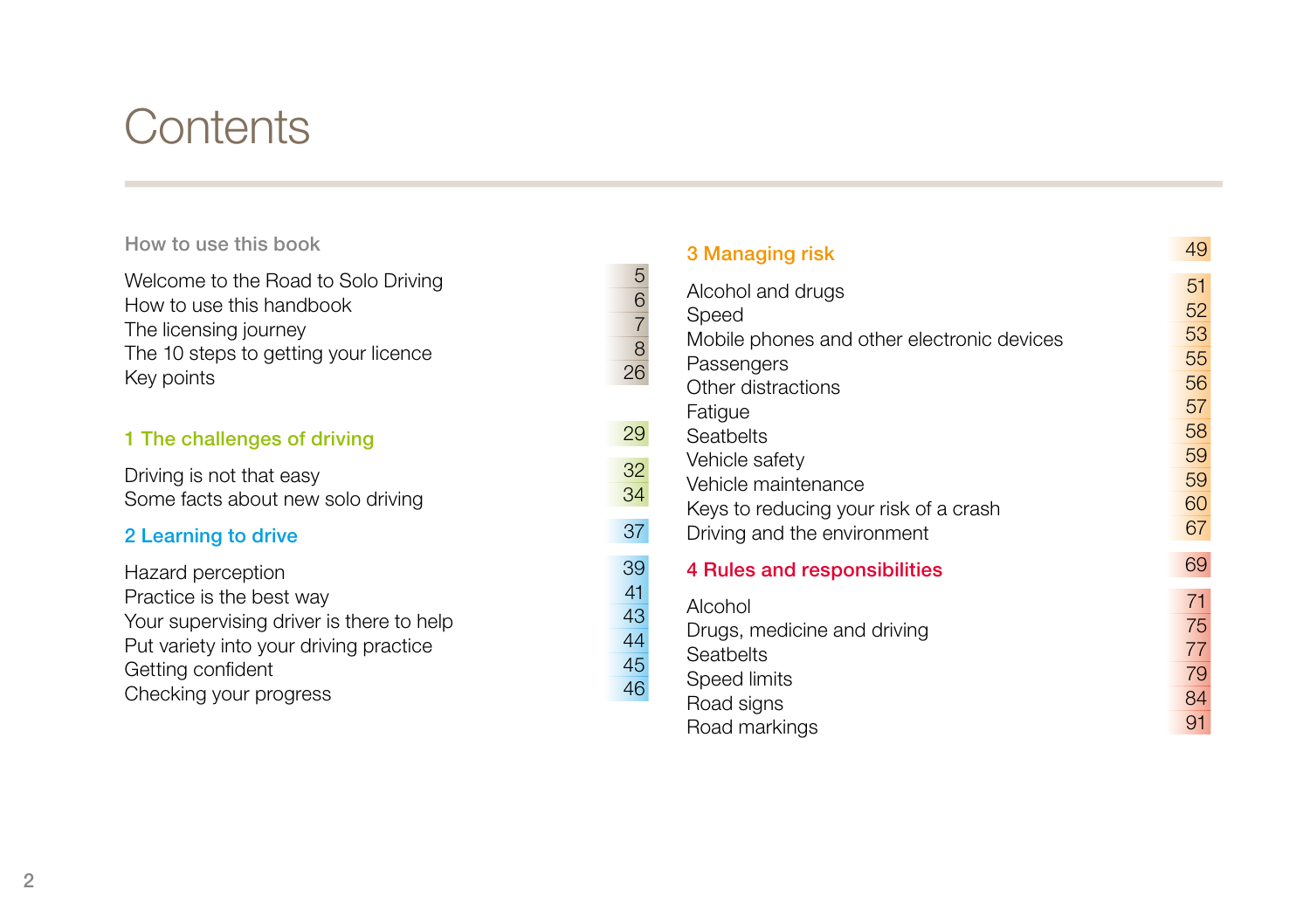### Rules and responsibilities (cont.) Rules and responsibilities (cont.)

| Traffic controls at intersections                     | ୱ୪  | Parking                                          | 146 |
|-------------------------------------------------------|-----|--------------------------------------------------|-----|
| Give Way rules                                        | 100 | Penalties                                        | 152 |
| Police direction                                      | 111 | Legal responsibilities                           | 155 |
| Turning                                               | 112 | Crash responsibilities                           | 158 |
| Freeways                                              | 122 | Assisting victims following motorcycle accidents | 162 |
| Driving safely in tunnels                             | 124 |                                                  |     |
| Sharing the road safely                               | 125 |                                                  |     |
| - Cooperative driving                                 | 125 | <b>Resources</b>                                 |     |
| - Keeping your cool when driving                      | 126 | Test yourself questions                          | 164 |
| - Sharing the road with other motorists               | 126 | Resources to help you                            | 166 |
| - Using emergency signals                             | 129 | Index                                            | 168 |
| - How to overtake safely                              | 130 |                                                  |     |
| - Sharing the road with pedestrians                   | 131 |                                                  |     |
| - Sharing the road with cyclists & motorcyclists      | 136 |                                                  |     |
| - Sharing the road with trams                         | 138 |                                                  |     |
| - Sharing the road with buses                         | 141 |                                                  |     |
| - Sharing the road with police & emergency vehicles   | 141 |                                                  |     |
| - Sharing the road with trucks & other heavy vehicles | 141 |                                                  |     |
| - Sharing the road with animals                       | 144 |                                                  |     |
| Railway level crossings                               | 145 |                                                  |     |

| Traffic controls at intersections | 98  | Parking                                          | 146 |
|-----------------------------------|-----|--------------------------------------------------|-----|
| Give Way rules                    | 100 | Penalties                                        | 152 |
| Police direction                  | 111 | Legal responsibilities                           | 155 |
| Turnina                           | 112 | Crash responsibilities                           | 158 |
| Freewavs                          | 122 | Assisting victims following motorcycle accidents | 162 |
|                                   | .   |                                                  |     |

| Test yourself questions | 164 |
|-------------------------|-----|
| Resources to help you   | 166 |
|                         | 168 |
|                         |     |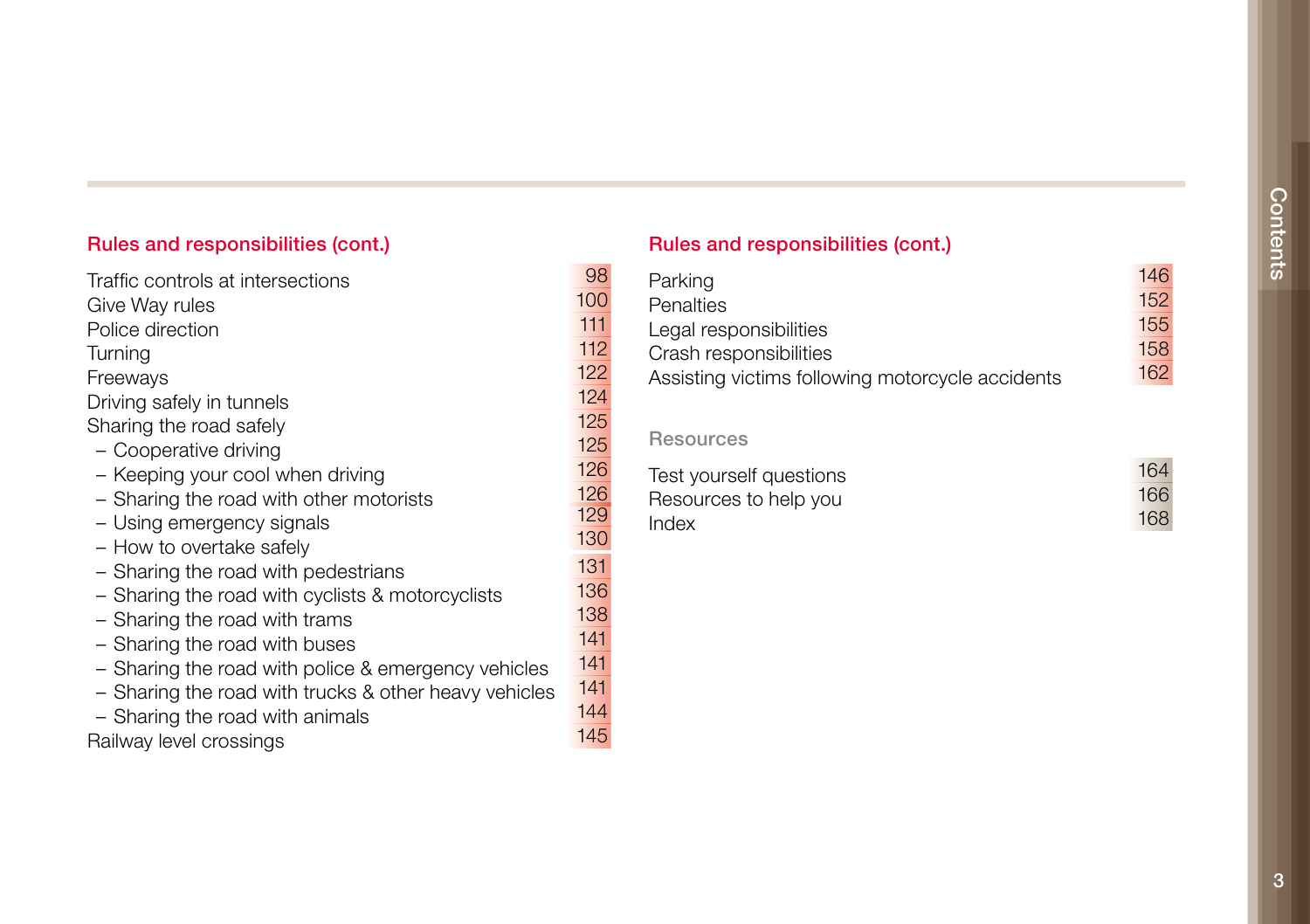# Welcome

### Welcome to the Road to Solo Driving

This handbook will help you if you are going for a learner permit, a probationary licence, or converting an interstate or overseas licence to a Victorian licence.

The aim of this handbook is to help you:

- prepare for the challenges of driving
- find out how you will learn to drive
- manage and reduce your risks as a new driver
- understand the rules and responsibilities of driving.

There is a lot to know before you get your learner permit, such as:

- the age requirements
- the Graduated Licensing System
- the Learner Log Book
- learner permits
- P licences (P1, P2)
- demerit points
- road rules
- licence tests
- hazards and risks
- problems caused by alcohol and drugs, and so on.

The **Road to Solo Driving** will help make all this information a bit clearer. Your learner permit test will be based on the information in this book. You will also need this information to pass your drive test and get your probationary licence.

New drivers are three times more likely to be involved in casualty crashes than more experienced drivers. Learning the information in the Road to Solo Driving is the first step to becoming a safer driver. Reading this handbook alone won't make you a safer driver. What matters is how you use the information.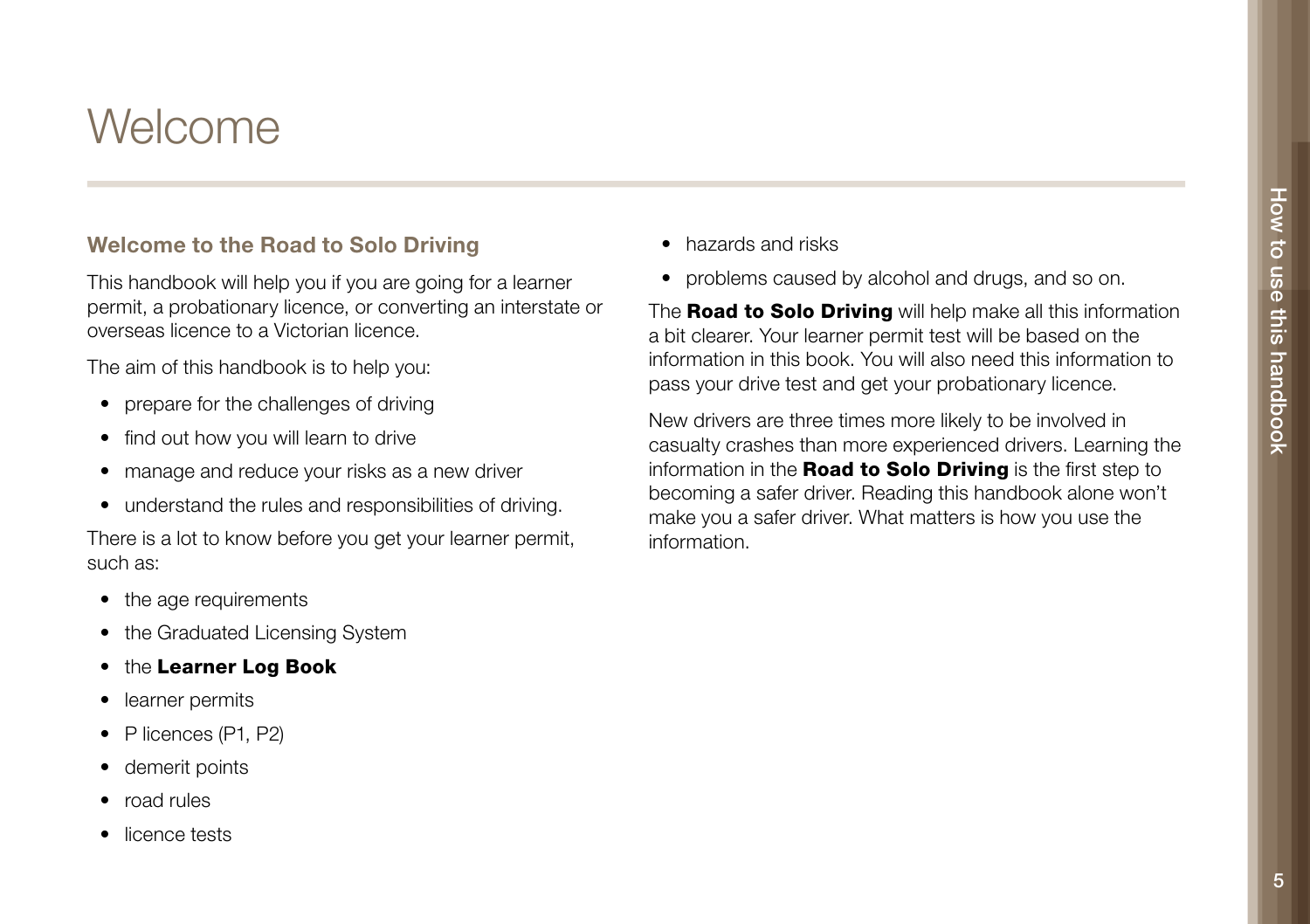# How to use this handbook

This handbook is divided into five sections. Each is colour coded with a vertical band on the outside edge of each page.

The next section explains the steps to getting your licence and becoming a driver.

Chapter 1 explains the challenges facing new drivers.

Chapter 2 covers the process of learning to drive and the importance of supervised driving practice.

Chapter 3 describes the risks of driving and strategies to manage these risks.

Chapter 4 describes some of the most important road rules and responsibilities.

#### Important information

It is important to know that when there is a statement of road law, the word 'must' is used.

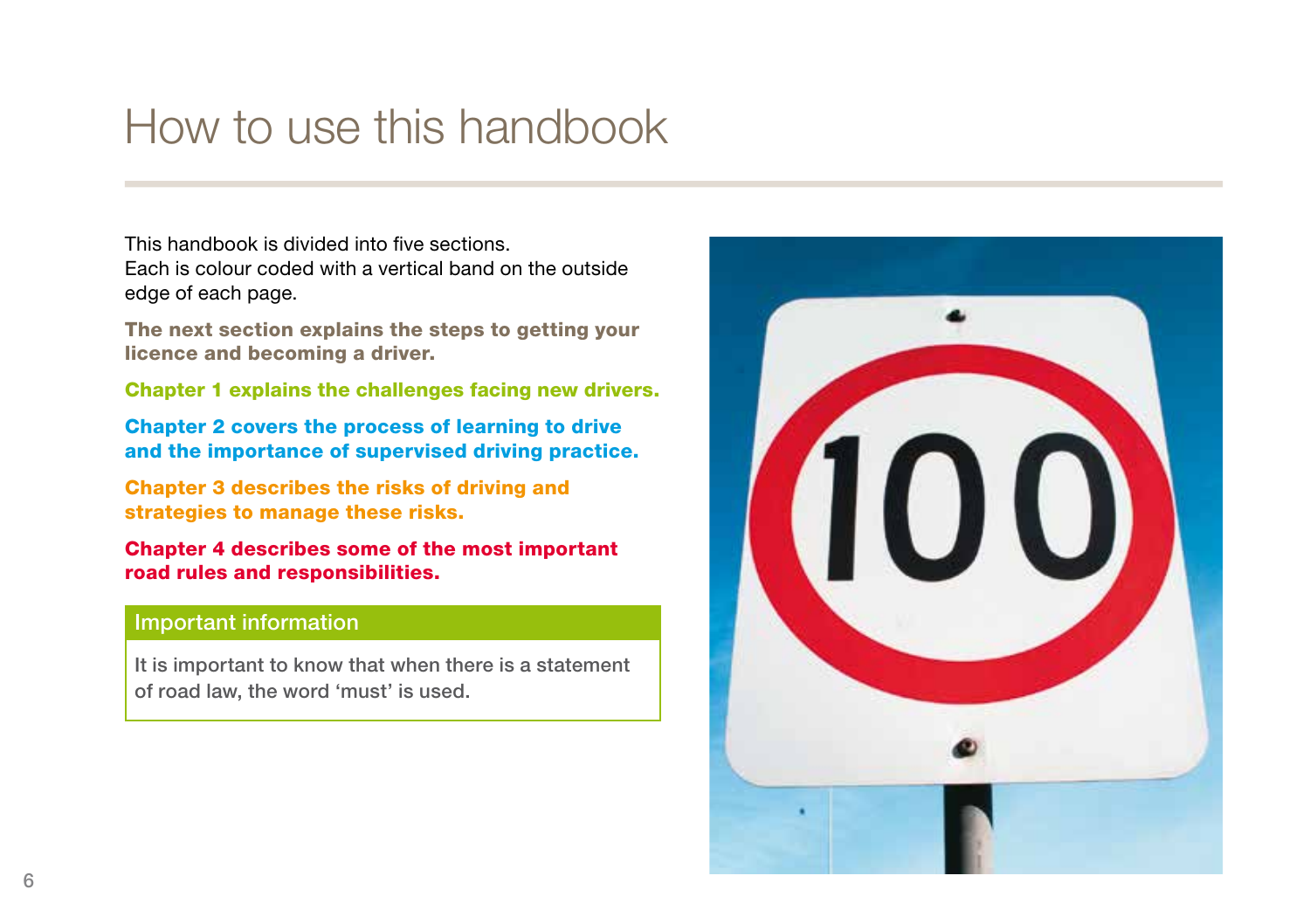# The licensing journey

You are starting on your licensing journey. Here is a quick overview of the path ahead.

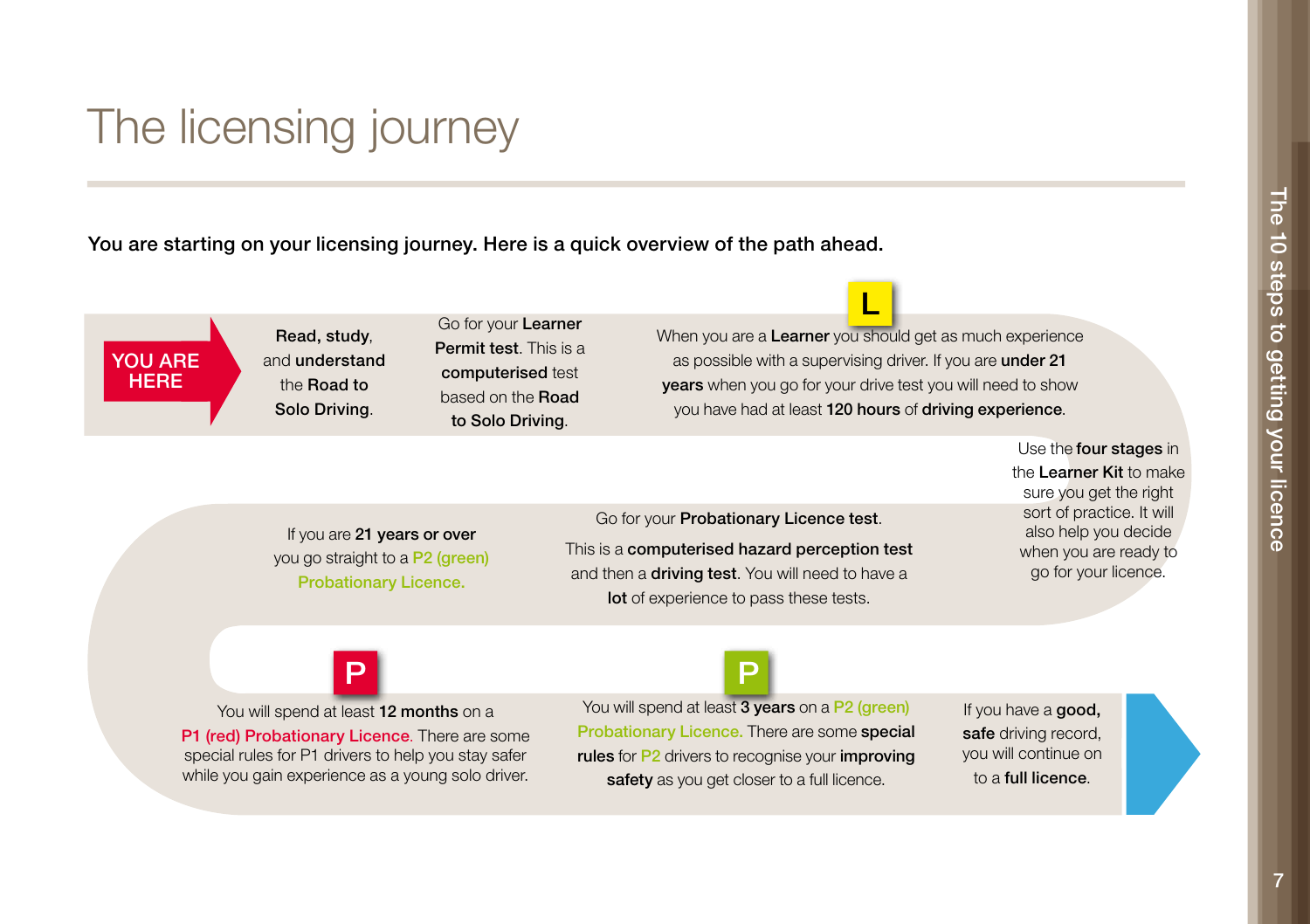|              |                                                                                     | paye |
|--------------|-------------------------------------------------------------------------------------|------|
| 1.           | Read and understand Road to Solo Driving                                            | 9    |
| $\mathbf{2}$ | Book your learner permit test                                                       | 10   |
| 3            | Pass your learner permit test                                                       | 11   |
| 4            | Pay for and be granted your learner permit                                          | 13   |
| 5.           | Get as much driving experience as possible using the four stages in the Learner Kit | 14   |
| 6            | Book your probationary licence test                                                 | 16   |
| $\mathbf{7}$ | Pass your probationary licence test                                                 | 18   |
| 8            | Pay for and be granted your <b>probationary licence</b>                             | 21   |
| 9            | Follow the P plate rules, stay safe and keep your licence                           | 21   |
|              | 10 Receive your full driver licence                                                 | 25   |

 $0.000$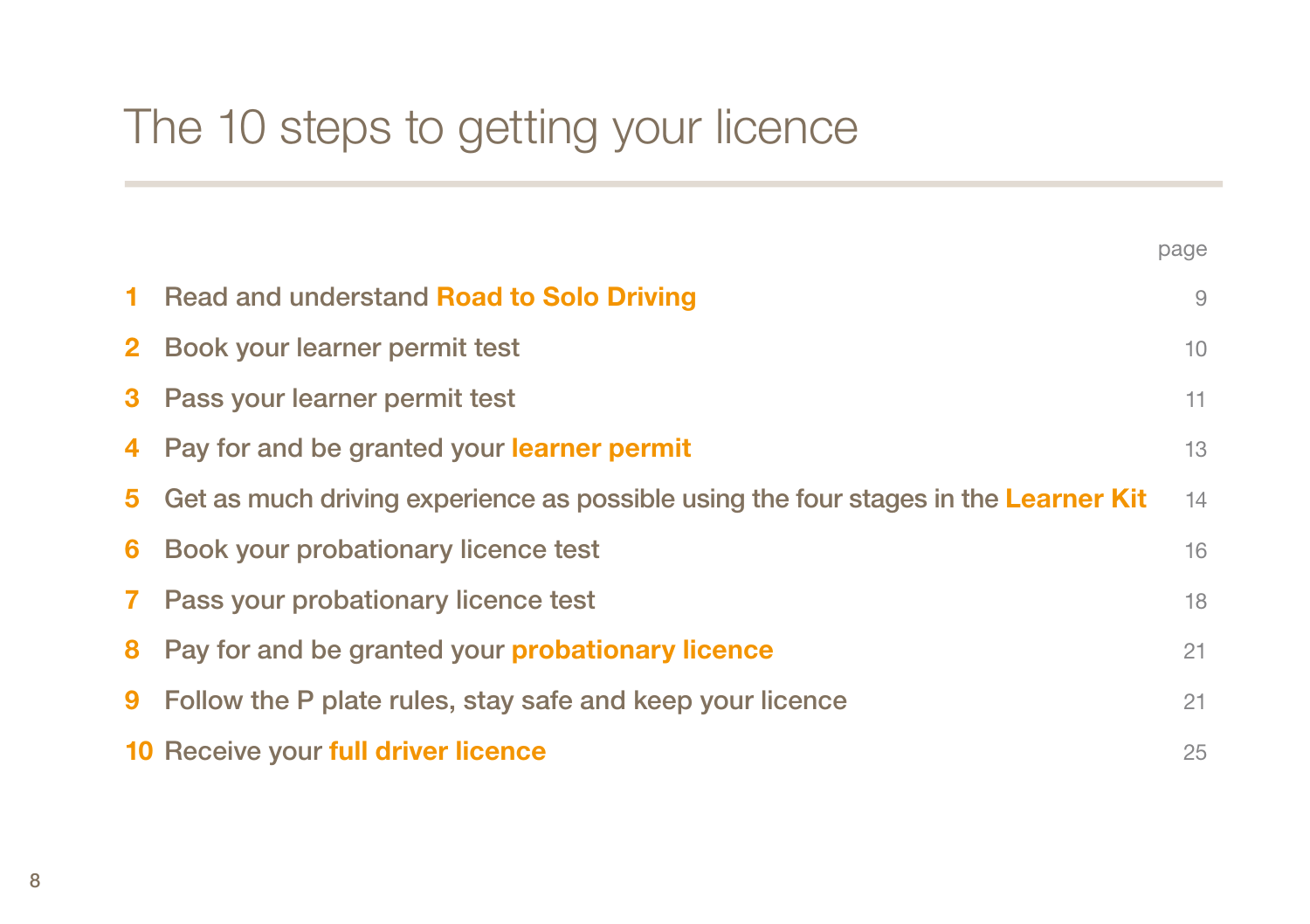# Step 1 - Read and understand Road to Solo Driving

Make sure you have the latest edition of this handbook and read it thoroughly. You can check whether you have the latest version of this handbook by visiting vicroads.vic.gov.au which will tell you when the latest edition was printed.

Learning the information in this handbook and knowing the road rules are the first step to being ready to take the learner permit test.

### Language options

When you sit for your learner permit test or your probationary licence test, you can choose to do the learner permit test and the Hazard Perception Test on the computer in any of the 20 languages available (for a full list, visit vicroads.vic.gov.au).

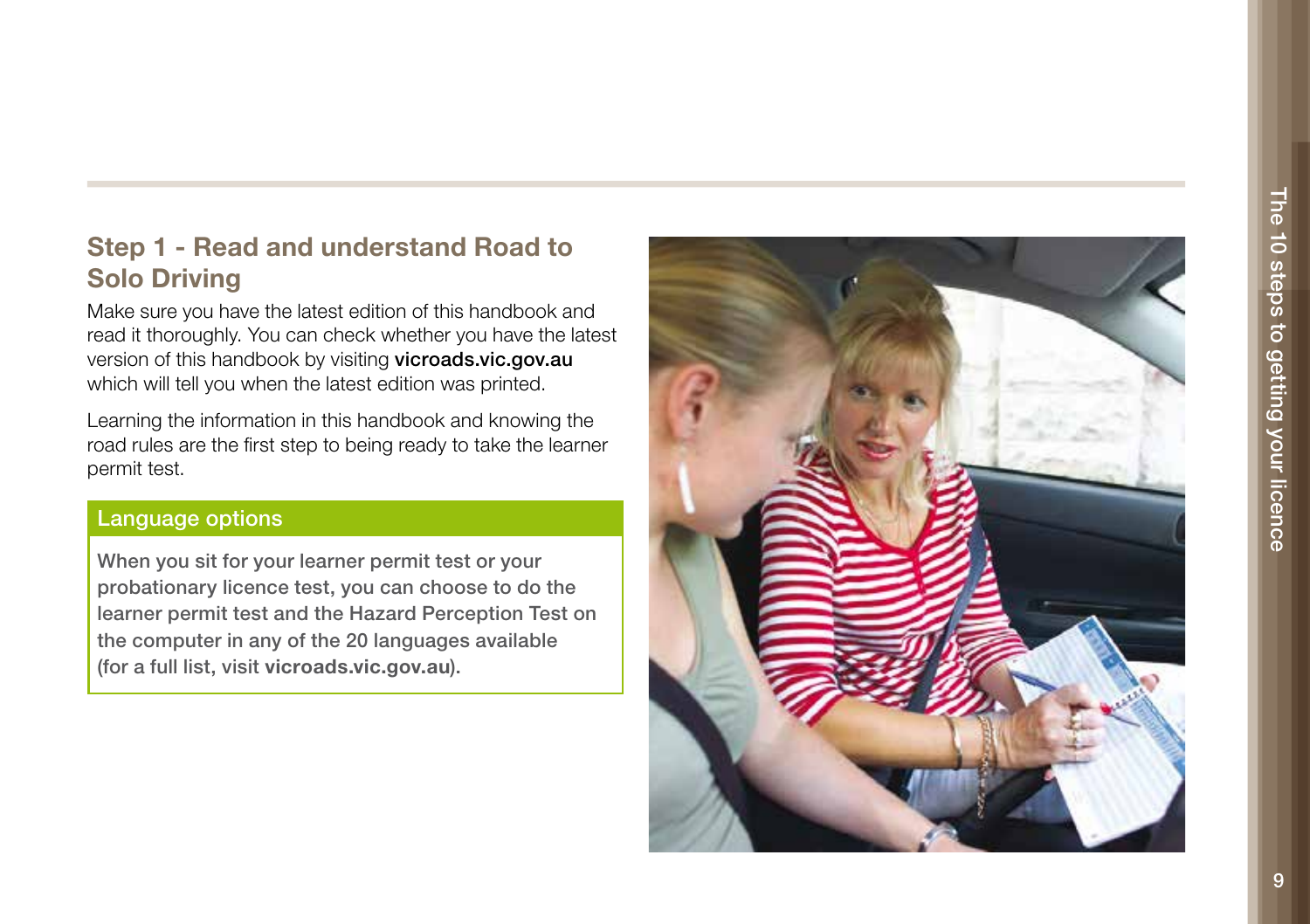# Step 2 - Book your learner permit test

You must be at least 16 years old before you can sit the test.

You can book your learner permit test:

- online at **vicroads.vic.gov.au** (using a valid Mastercard or Visa\*)
- by phone (using a valid Mastercard or Visa\*)

Call: 13 11 71

International calls: + 61 3 9854 7764 (licensing) TTY: 13 36 77

Speak and Listen: 1300 555 727

• in person (go to any VicRoads Customer Service Centre, for locations visit vicroads.vic.gov.au or call 13 11 71).

\*Please note: a card payment fee will apply when using Mastercard or Visa. For further information visit vicroads.vic.gov.au.

You will be asked:

- your full name
- date of birth
- address
- phone number
- when and where you would like to be tested.

Booking and test fees apply and must be paid at the time of booking.

You will be given an appointment number that you should write down. You will need to bring this number with you for your test.

Note: If you cannot keep your appointment, you need to give VicRoads 24 hours notice to cancel your test. Otherwise fees will not be refunded unless you produce a medical certificate or other supporting evidence. If you transfer your appointment, regardless of when you contact VicRoads, an additional appointment fee will apply.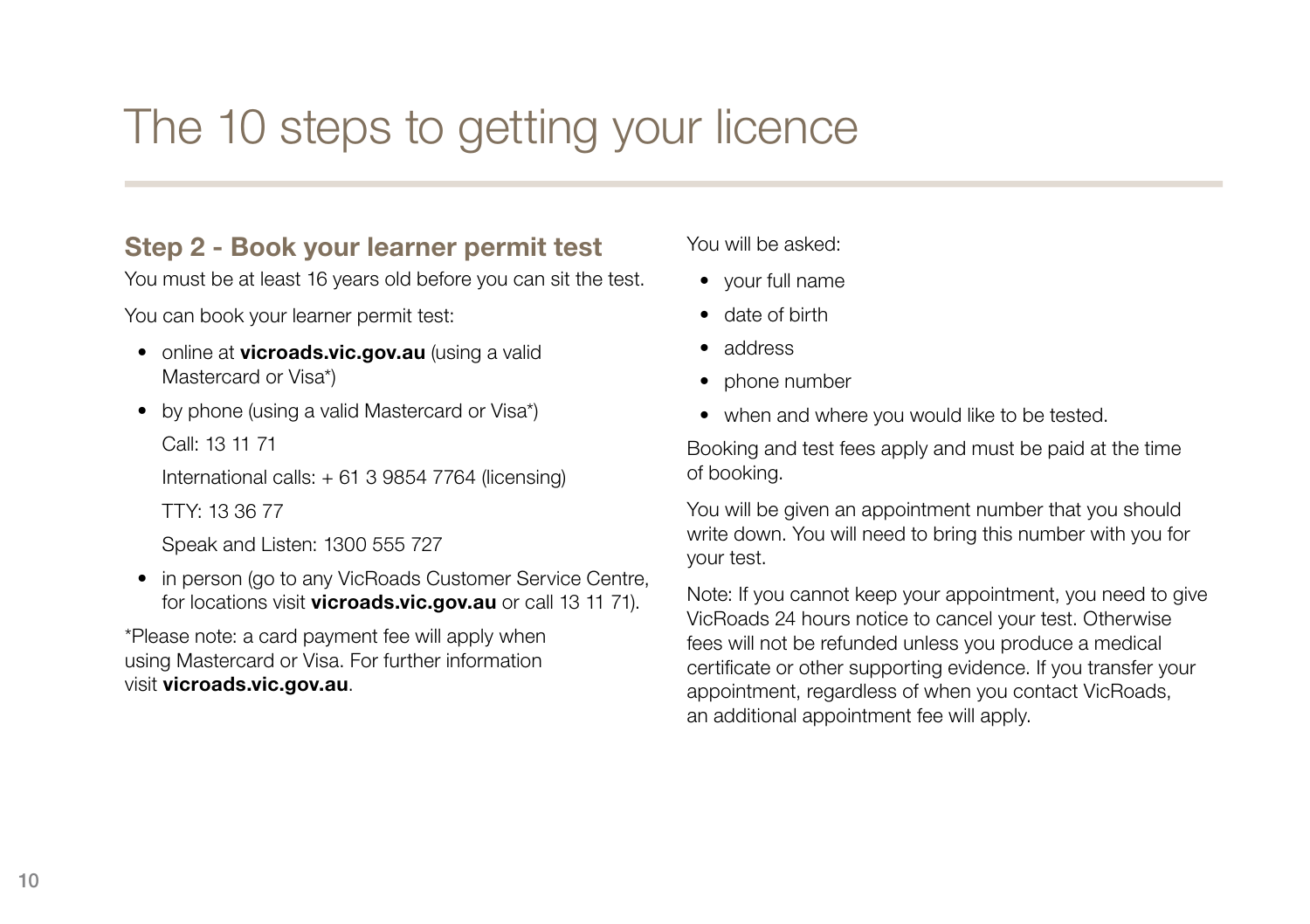# Step 3 - Pass your learner permit test

You need to bring:

- your appointment number
- evidence of identity and age, as set out on page 12
- payment for your 10 year learner permit.

If you have poor vision you must bring an eyesight certificate from an optometrist or ophthalmologist (eye doctor). If you have a disability or illness that may affect your driving, you will need to bring a medical report from your doctor stating that you are medically fit to drive. If you are unsure or would like advice, contact VicRoads for further information.

Once you have a learner permit, you must tell VicRoads if you develop any medical condition that may affect your driving.

The learner permit test includes:

- reading an eyesight chart to test your vision
- a computerised, multiple-choice test based on this handbook to test your knowledge of road law and road safety.

The best way to prepare for the test is:

- read and study this handbook until you understand it all
- when you understand the handbook, use the practice test on the VicRoads website at vicroads.vic.gov.au to help revise.

The practice test items on the website are good, but they don't test all the information you will need to know to pass the learner test and the probationary licence test later on. That information is in this handbook.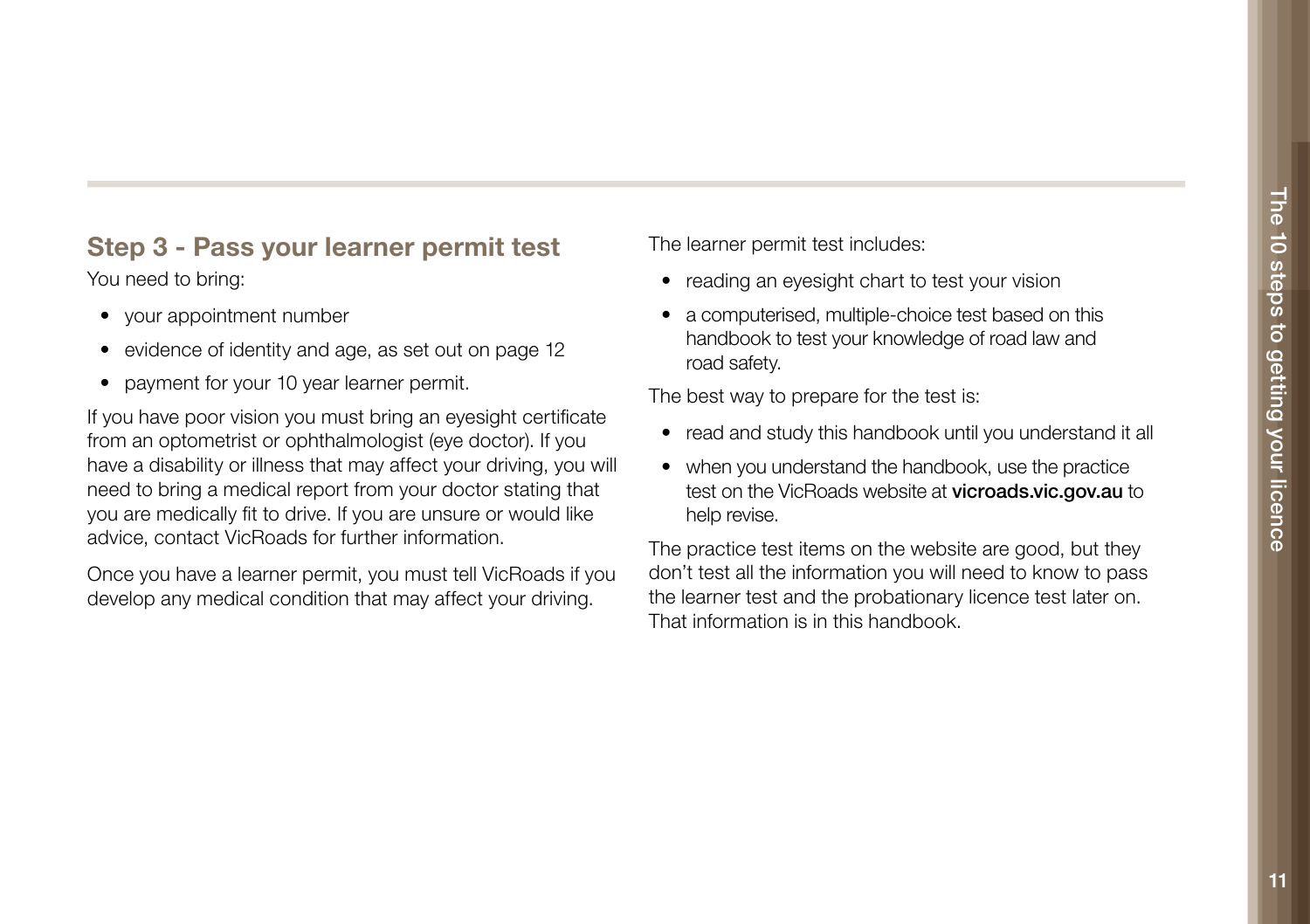### Evidence of identity

Before you sit for your learner permit or your probationary licence you **must** prove who you are and that you live in Victoria by bringing certain documents to a VicRoads Customer Service Centre.

All evidence of identity documents must be originals and you must also ensure that all names on each of the documents match and are in the same/correct order. Photocopies, certified or otherwise, are **not** acceptable.

You need to bring:

#### • one category A evidence document

For example a passport (current or expired by up to two years) or Australian birth certificate (birth extracts and commemorative certificates are not acceptable).

#### • one category B evidence document

For example a phone, gas or electricity bill (no more than one year old); or a current Medicare card, entitlement card issued by the Commonwealth, student identity card, credit or account card issued by a bank, building society or credit union.

#### • evidence of Victorian residence

If not shown on the category A or B evidence documents or if you have changed address. If documents cannot be provided, you can ask a referee (who has known you at least 12 months and holds a current Victorian licence) to complete the 'Victorian residence declaration' on your *Licence or learner permit application* form.

#### • evidence of change of name or differing names If there is a difference in names between the category A and B evidence documents or if you have changed your name, one document that shows your correct name, for example a marriage or Change of Name certificate.

For more information and a complete list of evidence of identity documents visit vicroads.vic.gov.au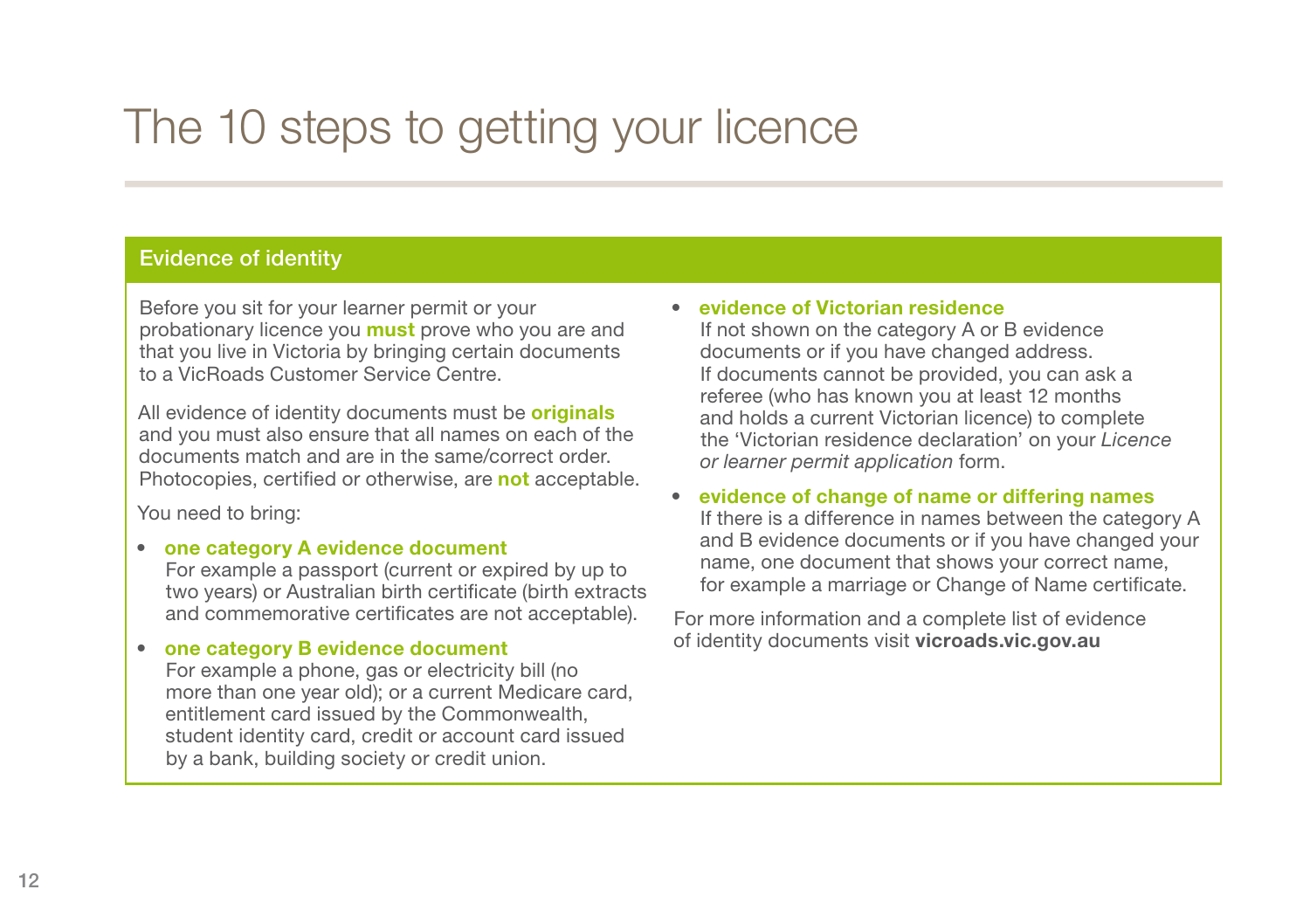# Step 4 - Pay for and be granted your learner permit

After you pass the test you will:

- pay for your learner permit, which is valid for ten years
- have your photo taken for your learner permit
- be given a paper learner permit receipt
- receive a Learner Kit containing the Guide for Learners with the Learner Log Book and the Guide for Supervising Drivers.

The Learner Kit will help you get through your learner period and pass the probationary licence test. If you are not given a Learner Kit, you should ask for one.

You will be able to practice driving on the paper learner receipt until you receive your learner permit card.

Your learner permit card will be sent to you through the mail in about a week. Make sure VicRoads has your correct current address.

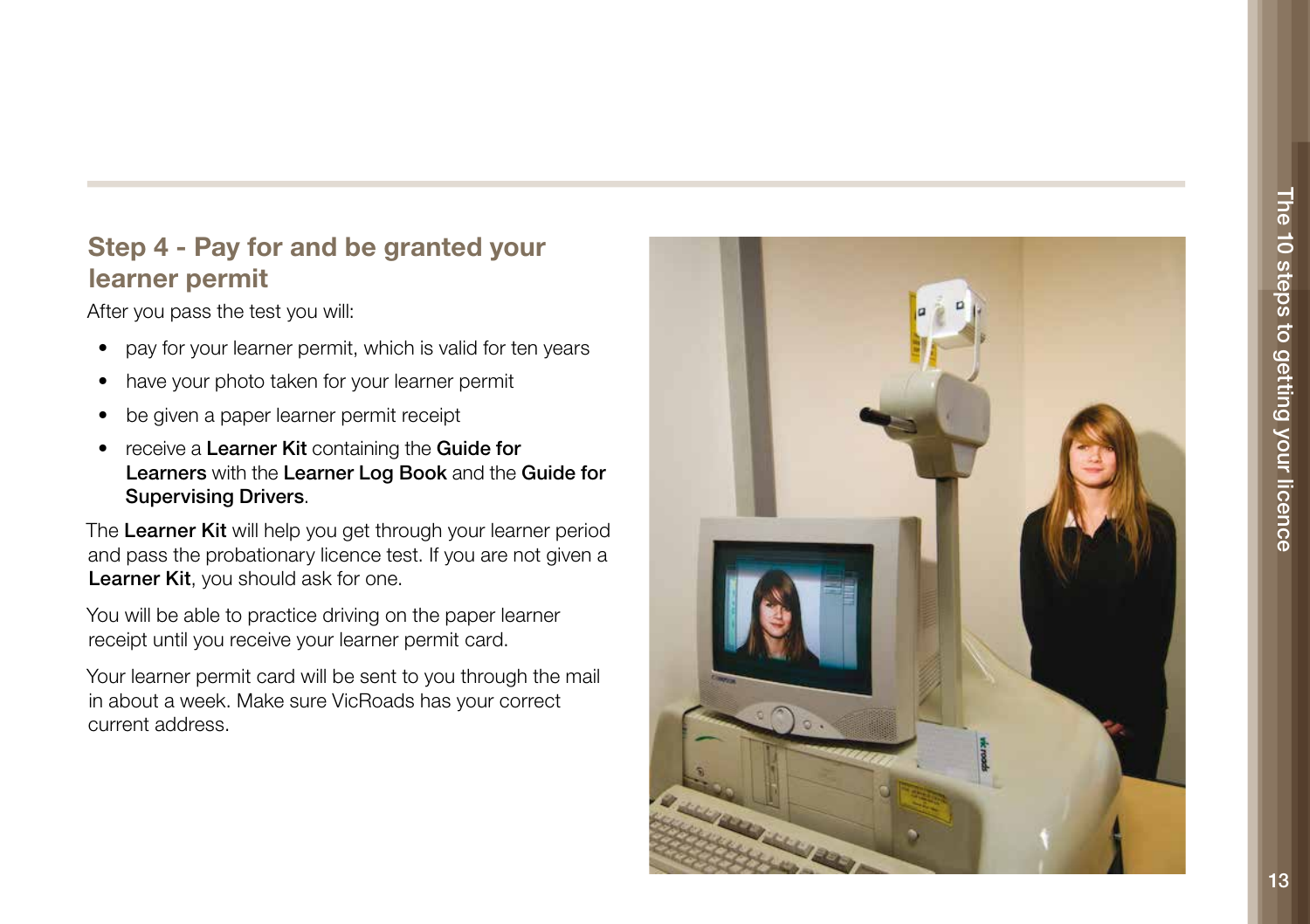# Step 5 - Get as much driving experience as possible

The best way to prepare for the Drive Test at the end of the learner period is to get as much supervised experience as possible in many different driving situations. This is true for all learner drivers – it is much harder to pass the test if you only have a small amount of experience.

If you are less than 21 years old when you go for your licence test you must:

- complete a minimum of 120 hours supervised driving experience including 10 hours of driving at night.
- take your completed Learner Log Book with you when you go for your probationary licence test. This will be checked before you take the drive test to make sure everything has been completed correctly.

If you are 21 years or over you are encouraged to use the Learner Kit, but you do not need to present the Learner Log Book when you go for your probationary licence test. This handbook and the Learner Kit are essential in getting your 120 hours of driving experience.

- The **Road to Solo Driving** has important information about road rules that all drivers need to know. You are expected to know and comply with the road rules when you attempt the probationary licence test.
- The Guide for Learners gives you a four stage plan for your 120 hours.
- The Guide for Supervising Drivers explains the four stage plan to your supervisor so they know how to help.
- The Learner Log Book is your record of your progress – and is essential proof that you have achieved your 120 hours.

#### Do not practise without a learner permit.

Remember, you can't get behind the wheel unless you have a learner permit.

Without a learner permit you can't practise on public roads and in car parks. Doing so can result in you being charged with unlicensed driving.

Driving safely requires a number of skills. Getting your learner permit helps you understand the road rules, know your legal responsibilities and prepare for the challenges of driving.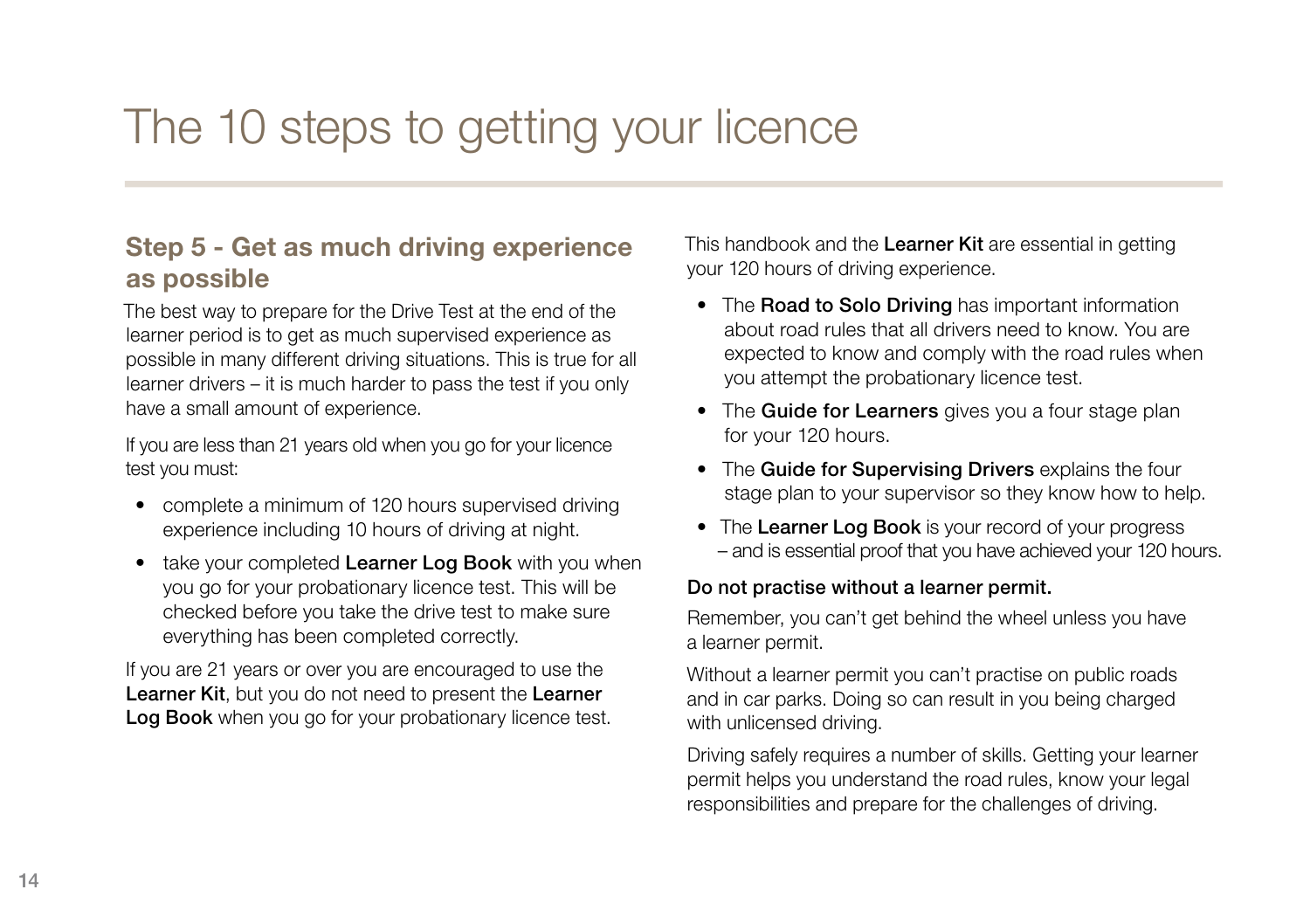### Learner permit restrictions

All car learner permit holders must:

- carry their learner permit card or receipt at all times while driving
- display L plates on the front and rear of the vehicle, visible from a distance of 20 metres
- be accompanied by an experienced driver holding a full (not probationary) driver licence at all times while driving
- must have a zero **Blood Alcohol Concentration** (BAC) at all times while driving (see pages 71-74 for more information)
- not use a mobile phone, including hands-free or hand-held, or messaging of any kind
- not tow a trailer or vehicle
- only drive a car (not a bus or truck).

### **Definition**

Blood Alcohol Concentration (BAC) is a measure of the amount of alcohol you have in your blood.

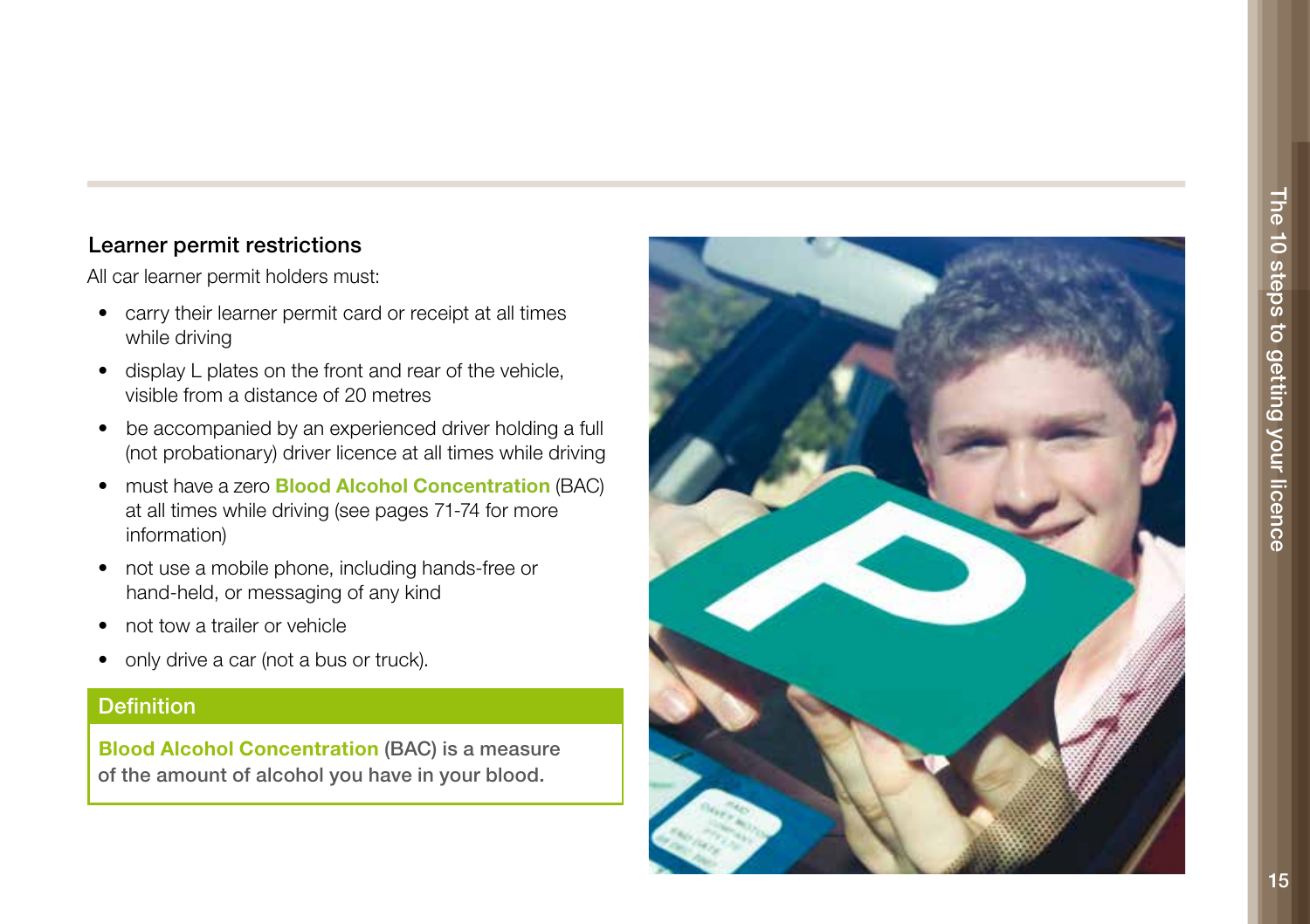## Step 6 - Book your probationary licence test

To get your probationary licence, you must:

- be at least 18 years
- have held a learner permit for a continuous period of at least:
	- 12 months in the period immediately before applying for a driver licence if you are under 21 years
	- 6 months in the period immediately before applying for a driver licence if you are over 21 years but under 25 years
	- 3 months in the period immediately before applying for a driver licence if you are 25 years or over.

These periods may be reduced if you are the holder of a motorcycle licence or permit and have held this for 12 or more months.

- not be disqualified from driving in Victoria, in Australia or overseas
- pass a computerised Hazard Perception Test and then pass the driving test (see Drive Test on pages 19-20).

### **Definition**

Continuous period means that the permit must not have been broken by a suspension, cancellation or a break in continuity such as allowing the permit to expire before regaining a new permit.

- If you are under 21 years when you apply for a probationary licence, you must produce evidence of having completed 120 hours of supervised driving (including at least 10 hours at night) by presenting the Learner Log Book:
	- All necessary details must be completed and each entry signed.
	- The Declaration of Completion must be signed by both the applicant and a supervising driver. The List of Supervising Drivers must be completed and signed by all supervising drivers.
	- You should carefully read the instructions on the front of the Learner Log Book to understand how to fill in the log book correctly.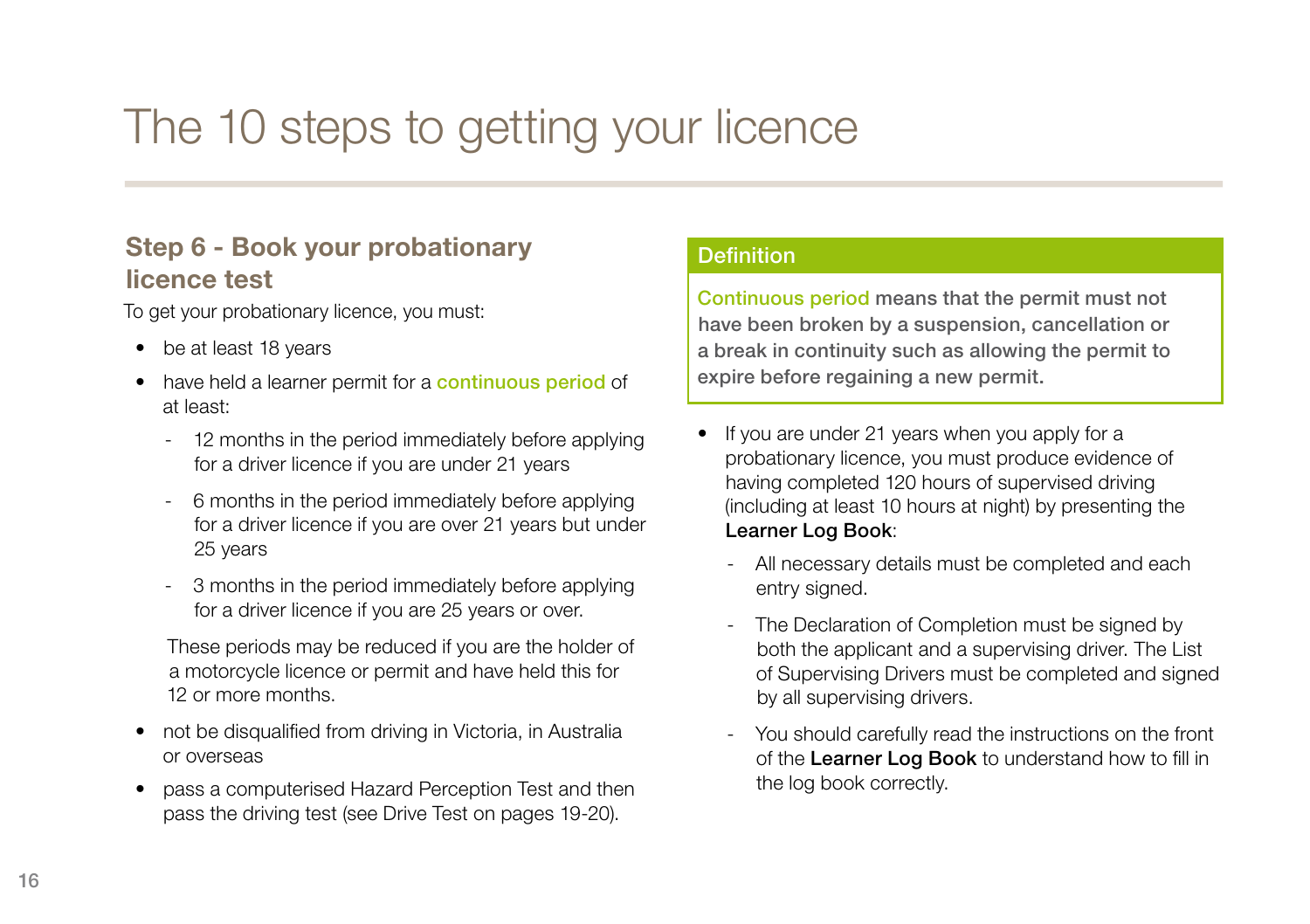#### Fact

An incomplete or incorrect Learner Log Book will not be accepted. You will not be able to take your driving test, all your fees will be forfeited, and you cannot take your test for six weeks.

There are serious consequences if entries in the Learner Log Book are found to be incomplete or incorrect. You will lose your booking and test fees, and be prevented from taking the probationary licence test for at least six weeks. You may also be liable to penalties under the Road Safety Act 1986.

You can book your test:

- online by visiting **vicroads.vic.gov.au** (using a valid Mastercard or Visa\*)
- by phone (using a valid Mastercard or Visa\*). See page 10 for contact numbers
- in person (go to any VicRoads Customer Service Centre, for locations visit vicroads.vic.gov.au or call 13 11 71).

\*Please note: a card payment fee will apply when using Mastercard or Visa.

For further information visit vicroads.vic.gov.au.



Note: If you cannot keep an appointment you will need to give VicRoads 24 hours notice to cancel your test, otherwise fees will not be refunded unless you produce a medical certificate or other supporting evidence. If you transfer your appointment, regardless of when you contact VicRoads, an additional appointment fee will apply.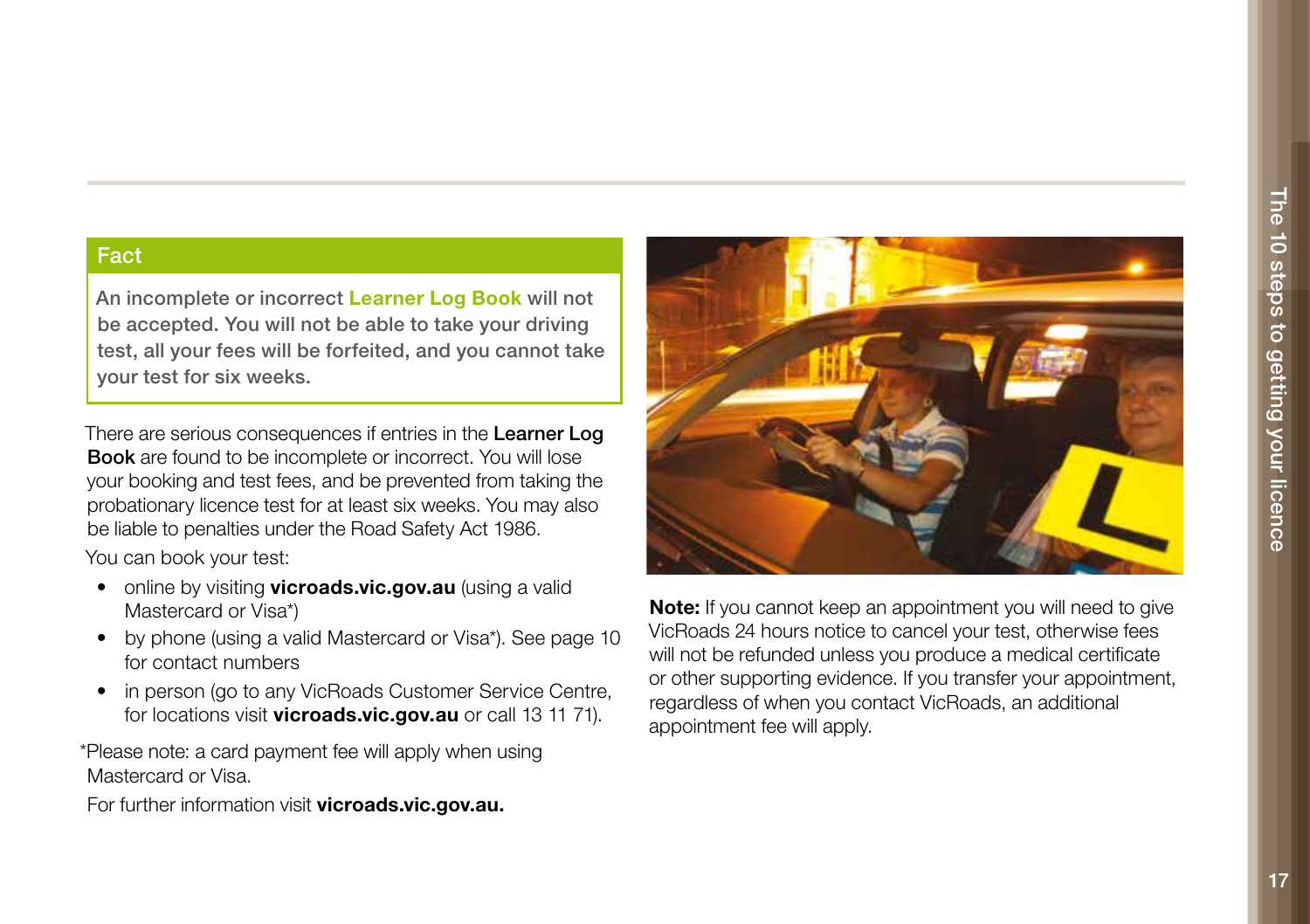# Step 7 - Pass your probationary licence test

You can be tested at any of the VicRoads Customer Service Centres listed on the inside back cover of this handbook.

Your driving supervisor or instructor has to provide a registered, roadworthy car with a speed display on the dashboard that the testing officer is able to easily see, have seatbelts for all occupants and that is fitted with L plates for the drive test. The car needs to also have a centrally mounted handbrake accessible to the VicRoads testing officer if you will be sitting the driving test without a driving instructor.

You need to bring your:

- appointment number
- current learner permit
- completed Learner Log Book which includes the completed Declaration of Completion and List of Supervising Drivers (if you are under 21 years, when you apply for a probationary licence)
- payment for your probationary licence.

If you cannot prove that you have completed 120 hours of driving practice, including 10 hours at night, you will not be permitted to sit the test. Your appointment and test fees will be forfeited and you will also have to wait at least six weeks before you can take the driving test.

If you have a medical condition that may affect your driving and you have not previously told VicRoads, you must provide a medical certificate which states your fitness to drive. Once you hold a probationary licence, you must tell VicRoads if you develop any medical condition that might affect your driving.

The test includes:

- reading an eyesight chart to test your vision
- a computerised Hazard Perception Test to see how safely you respond to traffic situations
- a driving test to assess your driving skills (see Drive Test, pages 19-20).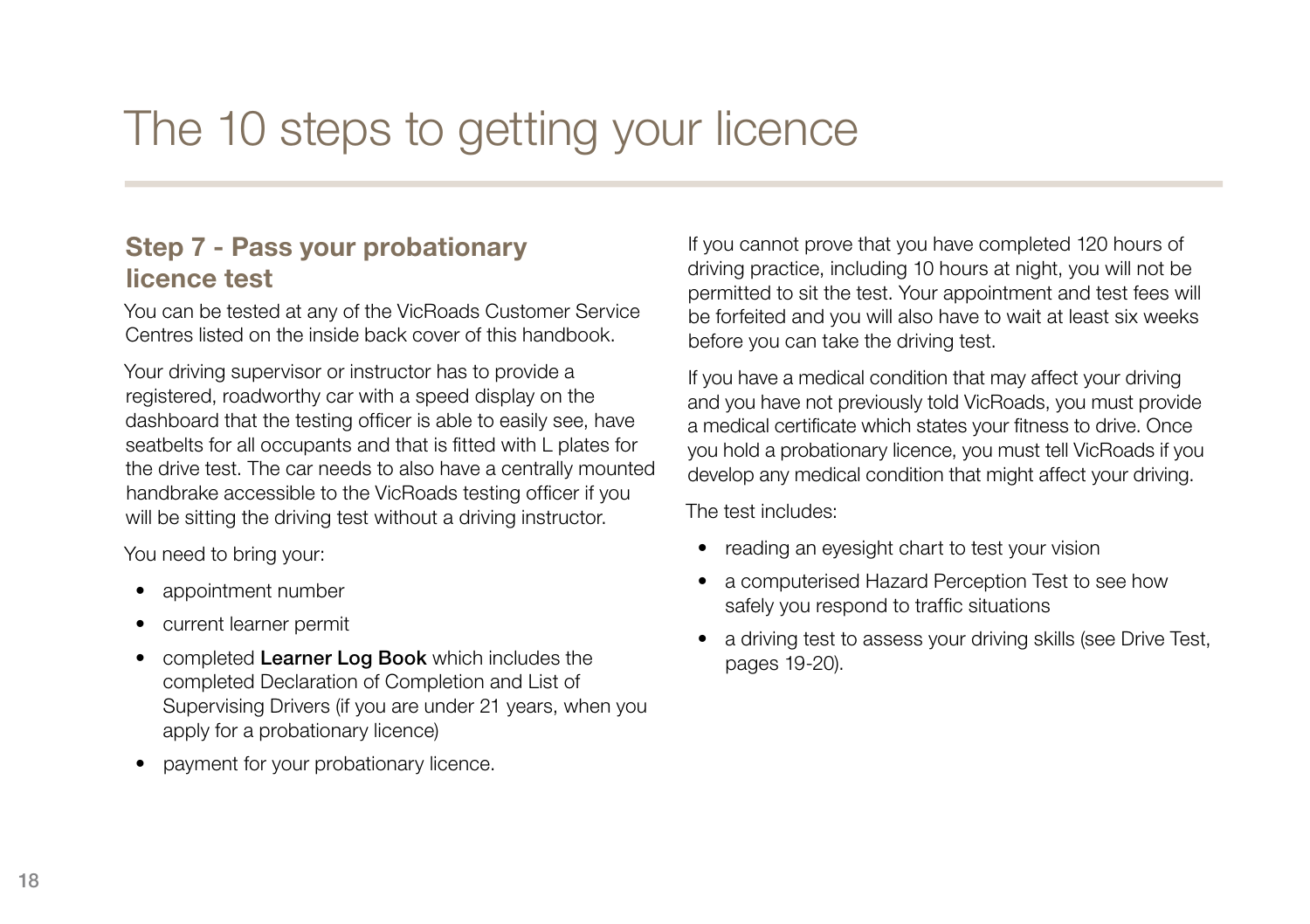### The Hazard Perception Test

The Hazard Perception Test is designed to see how safely you respond to traffic situations.

- For each item in the Hazard Perception Test, you will watch a video of a traffic situation where you are asked when it is safe to do something like slow down or make a turn.
- You have to respond safely to each traffic situation.
- For some items, you click the mouse button when it is safe to perform the driving task.
- For other items, there is no time when it is safe to perform the driving task and you should not click the mouse button.

You can take this test when you are 17 years and 11 months. You have to pass the Hazard Perception Test before you can sit the Drive Test. The Hazard Perception Test will indicate how well you are able to observe the whole road environment and anticipate **potential hazards** (see Practice is the best way on pages 41-42).

Feeinathe real challenges of driving and 00

A potential hazard can be anything in the road while driving.  $\blacksquare$ environment that could present a danger or a risk

#### Drive Test

The on-road driving test is designed to identify drivers with the safe driving skills that develop with driving experience.

You are more likely to pass the drive test if you:

- have had more than 120 hours of driving experience
- have had driving experience in a broad range of different driving conditions – such as at night, in wet weather, and on roads with different speed zones.

However 120 hours experience does not guarantee that you will pass. You need to also demonstrate safe and legal driving during the test (so you should brush up on your road rules or read this handbook again before you attempt the drive test).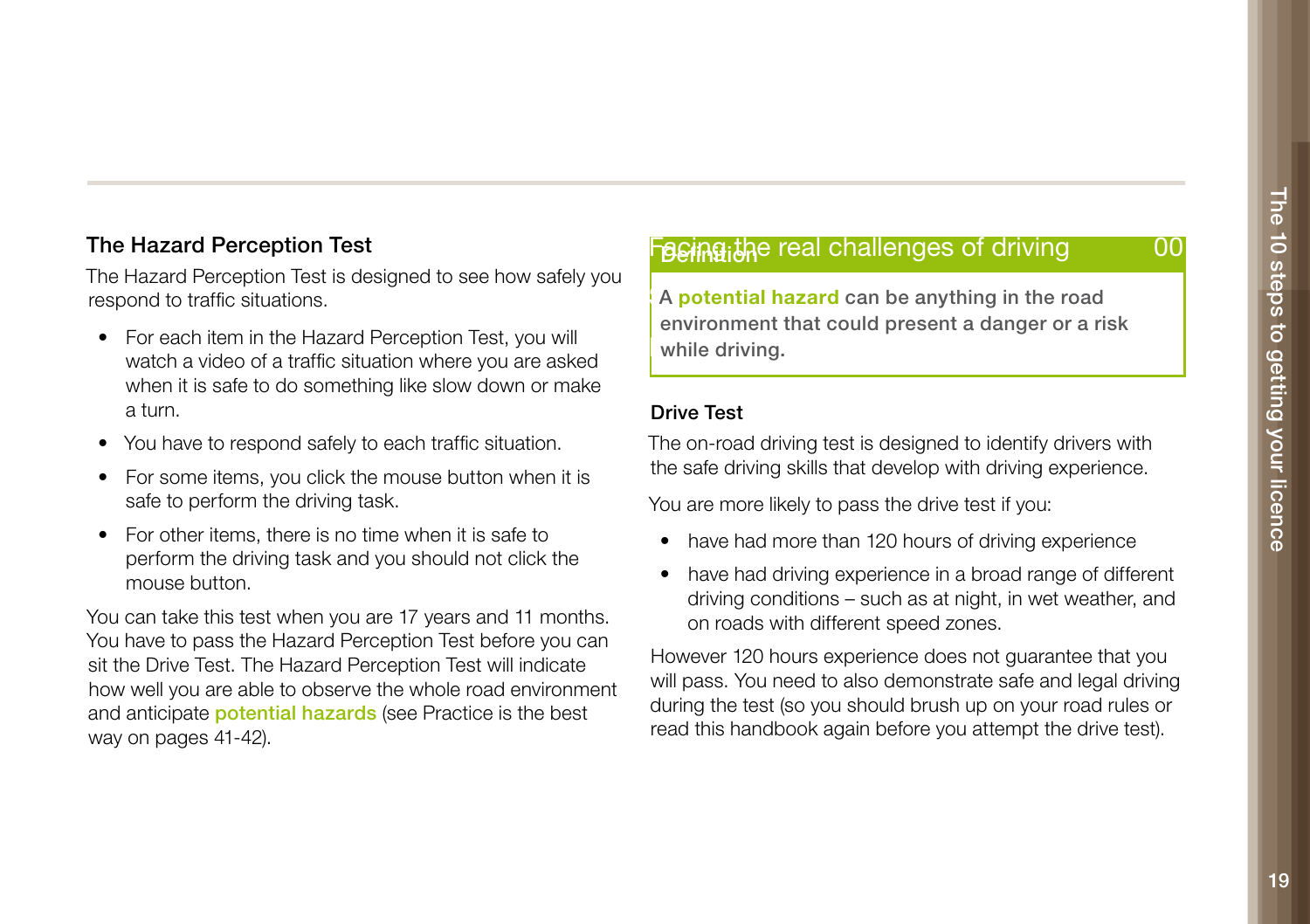You will drive for about 30 minutes during the test and the test route will include a range of driving conditions and tasks. You will have to show that you can:

- control the vehicle correctly
- obey the road rules
- cooperate with other road users
- demonstrate safe driving skills.

Your ability to drive safely in less demanding situations will be assessed first. This is to make sure that you have basic car control and traffic skills. If you pass this part of the test, you will then be assessed in a broad range of traffic situations.

#### If you do something that is unsafe in the test, the test will be stopped and you will fail.

Further information about the Drive Test is available at vicroads.vic.gov.au

If you are tested in a car that has **dual controls** and your instructor holds a current Driving Instructor Authority Number, you can have your driving instructor with you. Otherwise, only the VicRoads testing officer will be with you. Other passengers are not usually permitted.

### Definition

If a car has dual controls, it has additional pedal(s) on the passenger side for use by the accompanying driver.

If you are tested in a vehicle that is fitted with an automatic transmission you will be restricted to driving only vehicles that are fitted with an automatic transmission during your probationary period. The only way this restriction can be removed earlier is by passing another drive test in a manual car.

If you hold a probationary licence and you are undergoing instruction or testing in a manual vehicle, you must display a yellow plate measuring approximately 150 mm by 150 mm inscribed in black letters with the words 'Driver under instruction'. Your P plates must also be displayed.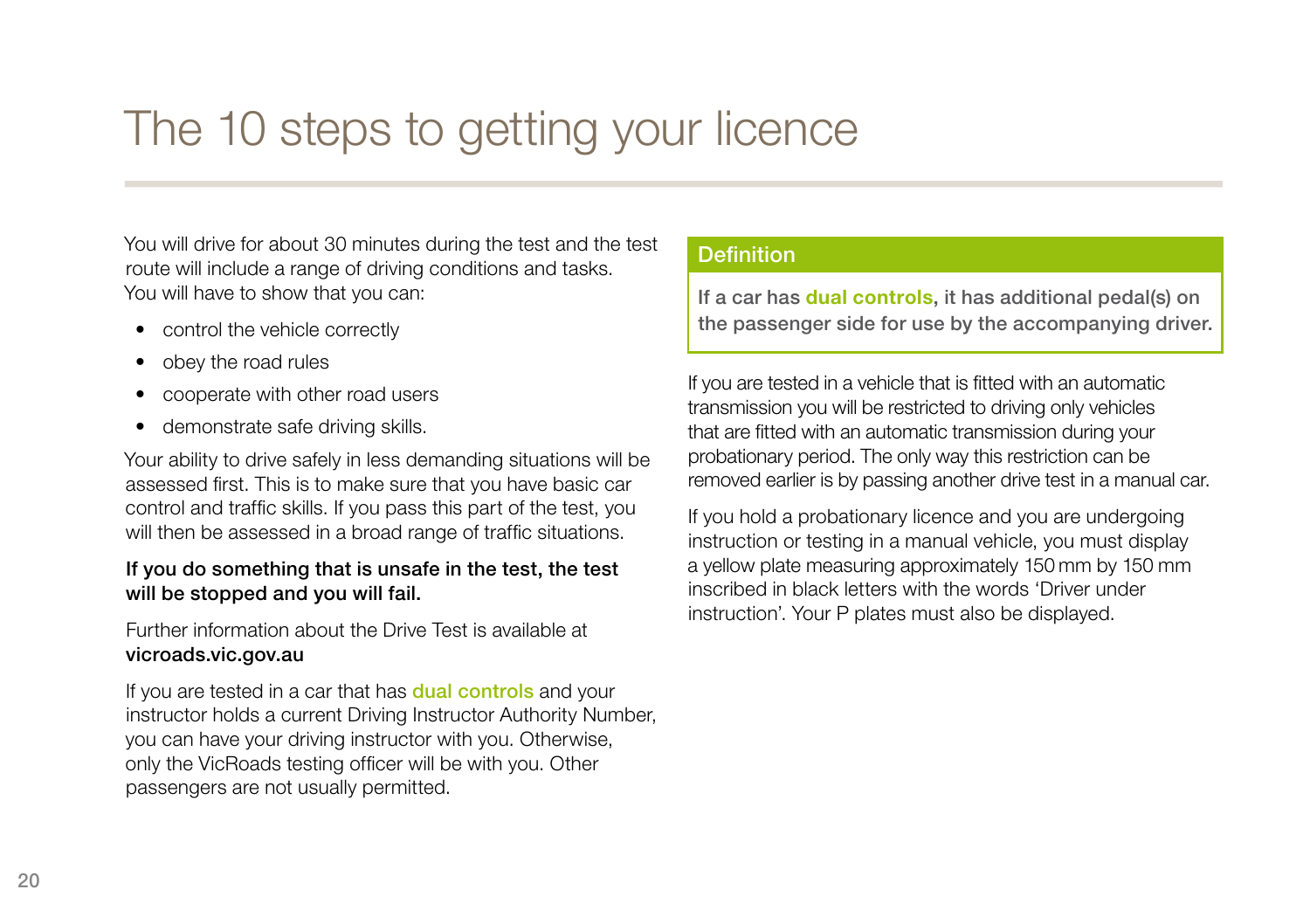# Step 8 - Pay for and be granted your probationary licence

Once you have passed the test, you will:

- pay for your probationary licence
- have your photo taken for your probationary licence
- be given a paper probationary licence receipt.

You will be able to drive on the paper probationary licence receipt until you receive your probationary licence card.

Your probationary licence card will be sent to you through the mail in about a week. Make sure VicRoads has your current and valid address.

# Step 9 - Follow the P plate rules, stay safe and keep your licence

and noop your noonco<br>Having your probationary licence will mean you have dernoristrated the minimum skills required to drive solo.<br>New probationary drivers have three times the risk of crashing demonstrated the minimum skills required to drive solo. compared to experienced drivers. There are some rules for probationary drivers to help them stay as safe as possible.

Severe penalties may be applied for breaching any of the rules, including licence suspension, extension of your probationary period, or licence cancellation. Additional penalties for drink driving offences also include fitting of alcohol ignition interlocks and other heavy penalties.

You will need a good driving record to progress through the licence system. A good driving record means your licence has not been cancelled or suspended and you have not had any drink and/or drug driving offences. Your licence may also be suspended if you get too many demerit points – probationary drivers have a stricter limit than other drivers.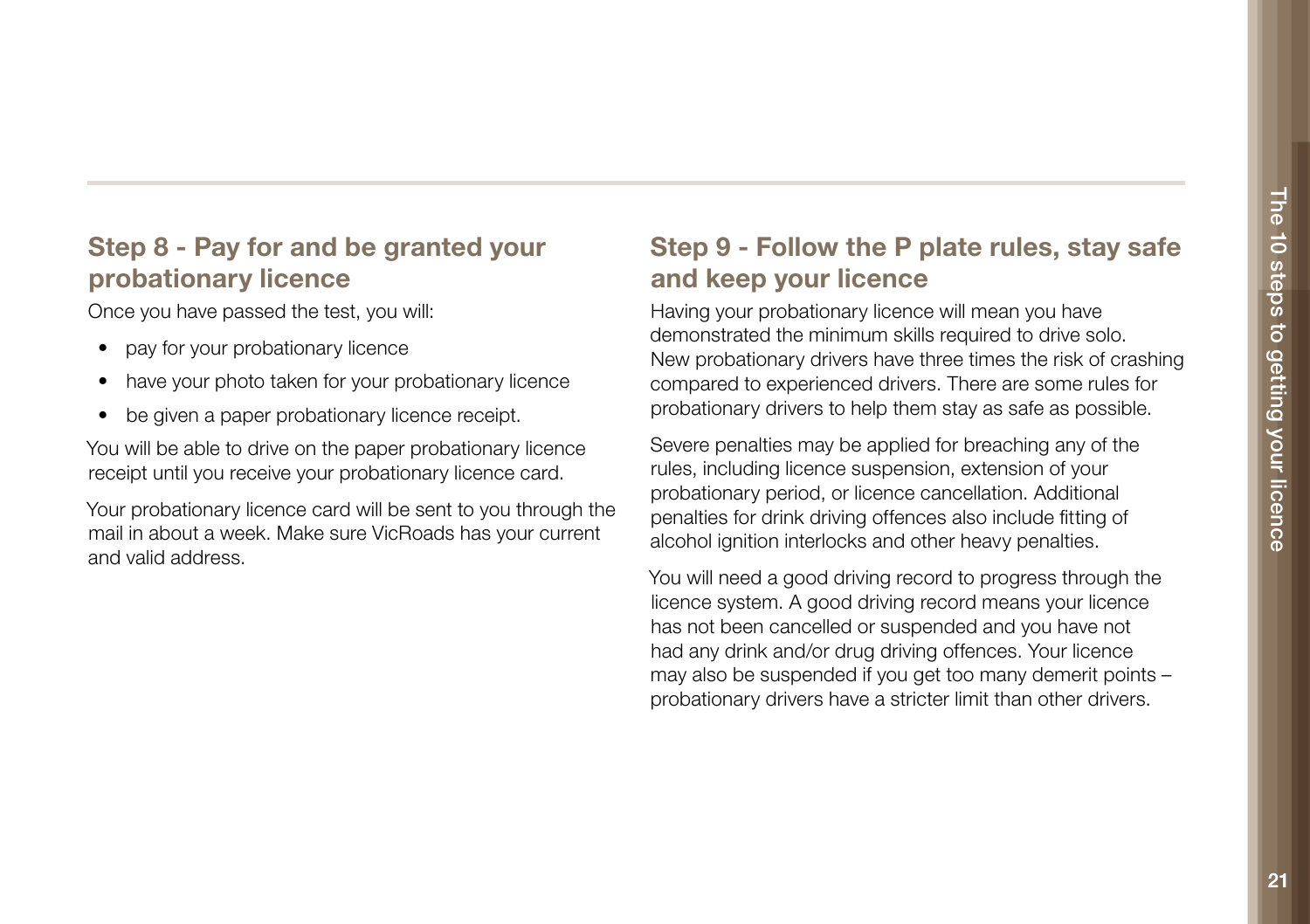If you are less than 21 years old when applying for a probationary licence:

- you will start on a P1 probationary licence (the P1 licence period lasts for a minimum of one year)
- if you have a good driving record you then progress to the P2 licence period that lasts for a minimum of three years
- after holding your probationary licence for a minimum of four years with a good driving record, you can then be issued with a full driver licence.

If you are 21 years or over when applying for a probationary licence:

- you will start on a P2 probationary licence (the P2 probationary licence period lasts for a minimum of three years)
- after holding your probationary licence for a minimum of three years with a good driving record, you can then be issued with a full driver licence.

### P1 probationary licence

In addition to obeying the rules that apply to all drivers, when you are driving on a P1 probationary licence, you must:

- display red P plates on the front and rear of your vehicle (plates measuring approximately 150 mm square bearing a white letter P on a red background) and must be clearly visible from a distance of 20 metres
- carry your probationary licence (or valid paper receipt) with you at all times
- have a zero blood alcohol concentration (BAC) (see Alcohol on pages 71-75)
- not drive a probationary prohibited vehicle (unless you are driving the vehicle during working hours at the request of your employer or have been granted a written exemption by VicRoads)
- not use a mobile phone, including hands-free or hand-held, or messaging of any kind
- not tow a caravan or a trailer (unless for work and at the request of your employer, or for driving solely in connection with agriculture, horticulture, dairying, pastoral or commercial fishing or under instruction with an experienced driver present in the vehicle).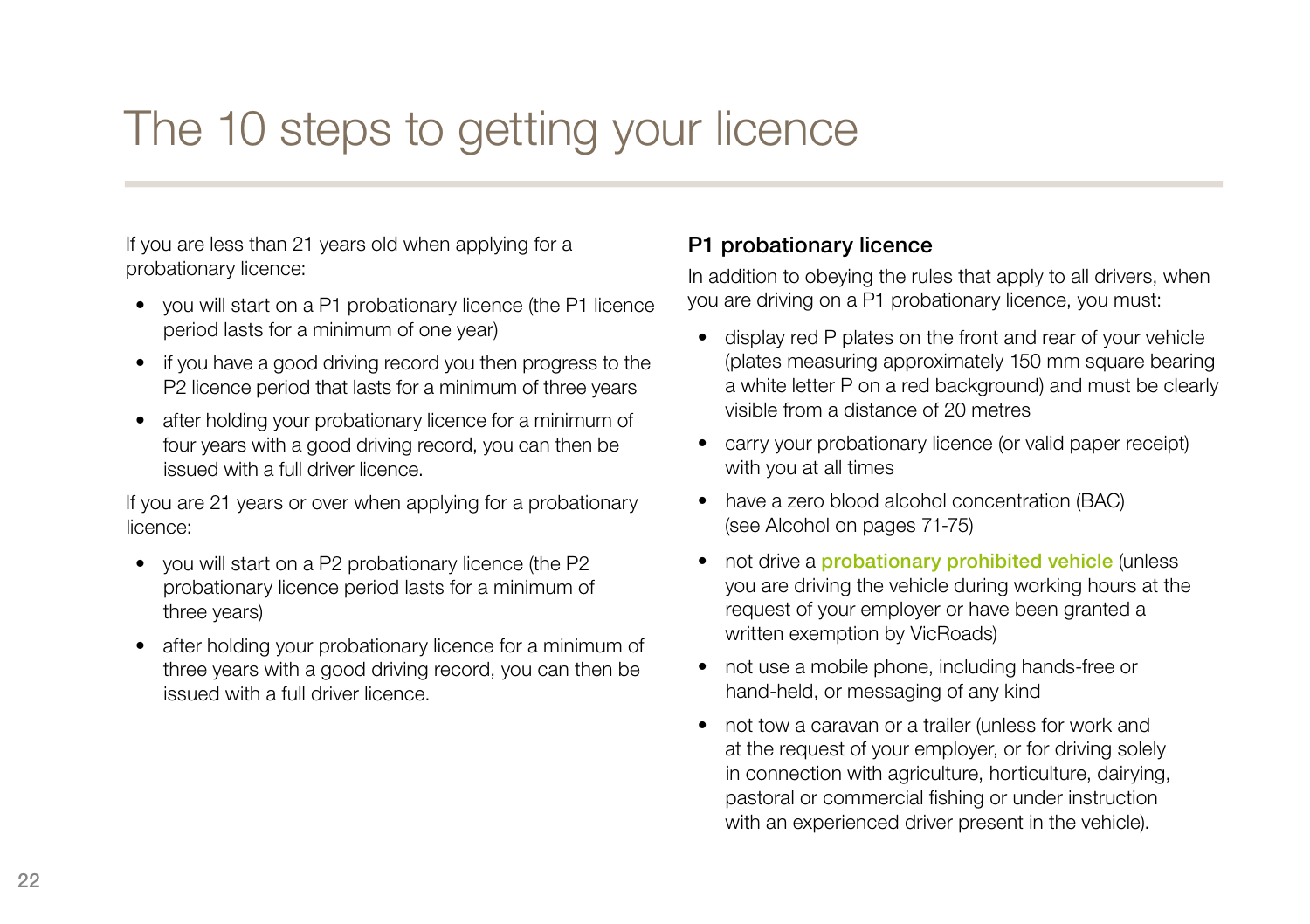- not carry more than one passenger aged between 16 and less than 22 years (unless exempt). Automatic exemptions exist for carrying immediate family members, when you're with a fully licensed supervising driver (as is the case for learner drivers) or for driving an emergency vehicle
- drive only a vehicle fitted with an automatic transmission if you passed the drive test in a vehicle fitted with an automatic transmission
- have less than five demerit points in twelve months
- have a good driving record to progress to a P2 licence if you don't, your P1 licence will be extended and you will have a stricter passenger limit.

### Tip

For more information about Probationary prohibited vehicles (PPV) or the passenger restriction, visit the VicRoads website vicroads.vic.gov.au.

#### P2 probationary licence

In addition to obeying the rules that apply to all drivers, when you are driving on a P2 probationary licence, you must:

- display green P plates on the front and rear of your vehicle (plates measuring approximately 150 mm square bearing a white letter P on a green background) and must be clearly visible from a distance of 20 metres
- carry your probationary licence (or valid paper receipt) with you at all times
- have less than five demerit points in twelve months
- have a good driving record to progress to a full driver licence – if you don't, your P2 licence will be extended
- not use a hands-free or hand-held mobile phone, or send or read text messages
- have a zero blood alcohol concentration (BAC) (see Alcohol on pages 71-75)
- not drive a **probationary prohibited vehicle** (unless you are driving the vehicle during working hours at the request of your employer or have been granted a written exemption by VicRoads)
- drive only a vehicle fitted with an automatic transmission if you passed a drive test in a vehicle fitted with an automatic transmission.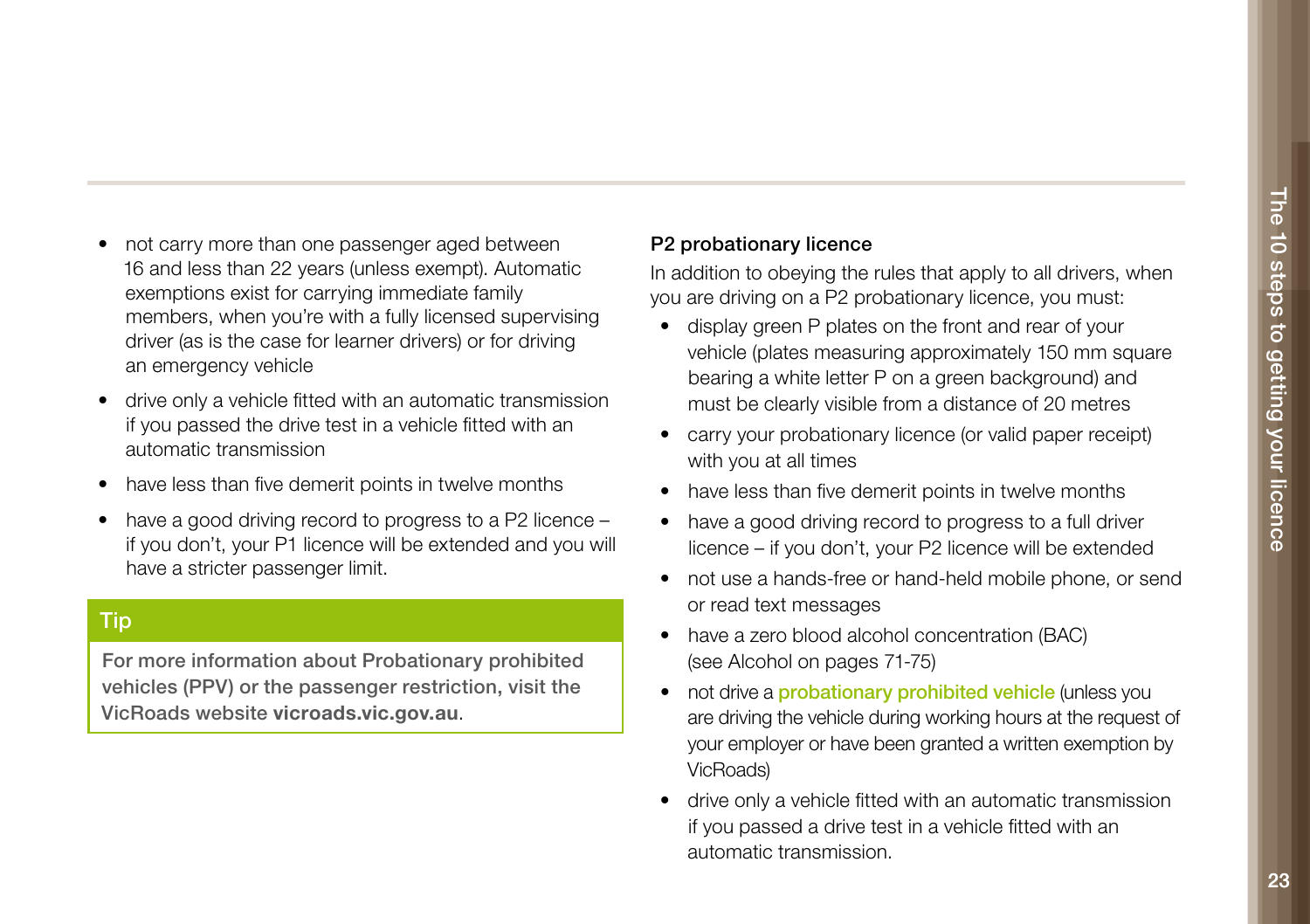### Probationary prohibited vehicles (PPV)

A probationary licence holder cannot drive a probationary prohibited vehicle.

### Vehicles manufactured on or after 1 January 2010

A vehicle manufactured on or after 1 January 2010 will be defined as a probationary prohibited vehicle if it has:

- a power to mass ratio of greater than 130 kilowatts per tonne, or
- an engine that has been modified to increase performance (other than a modification made by the manufacturer in the course of the manufacture of the vehicle).

### Vehicles manufactured before 1 January 2010

A vehicle manufactured before 1 January 2010 will be defined as a probationary prohibited vehicle if it:

- has an engine with eight or more cylinders
- has a turbocharged or supercharged engine (except diesel powered vehicles or some lower powered turbocharged or supercharged vehicles which have been exempted and can be operated by a probationary driver who has been granted a written exemption by VicRoads)
- has an engine that has been modified to increase the vehicle's performance (other than a modification made by the manufacturer in the course of the manufacture of the vehicle) or
- has a VicRoads nominated high performance six cylinder engine.

You may drive a PPV if you are exempted to do so by VicRoads. Application forms can be obtained from vicroads.vic.gov.au. If granted an exemption to drive a PPV you should carry the letter given to you by VicRoads during your probationary period.

For further information on probationary prohibited vehicles and restrictions, please visit vicroads.vic.gov.au.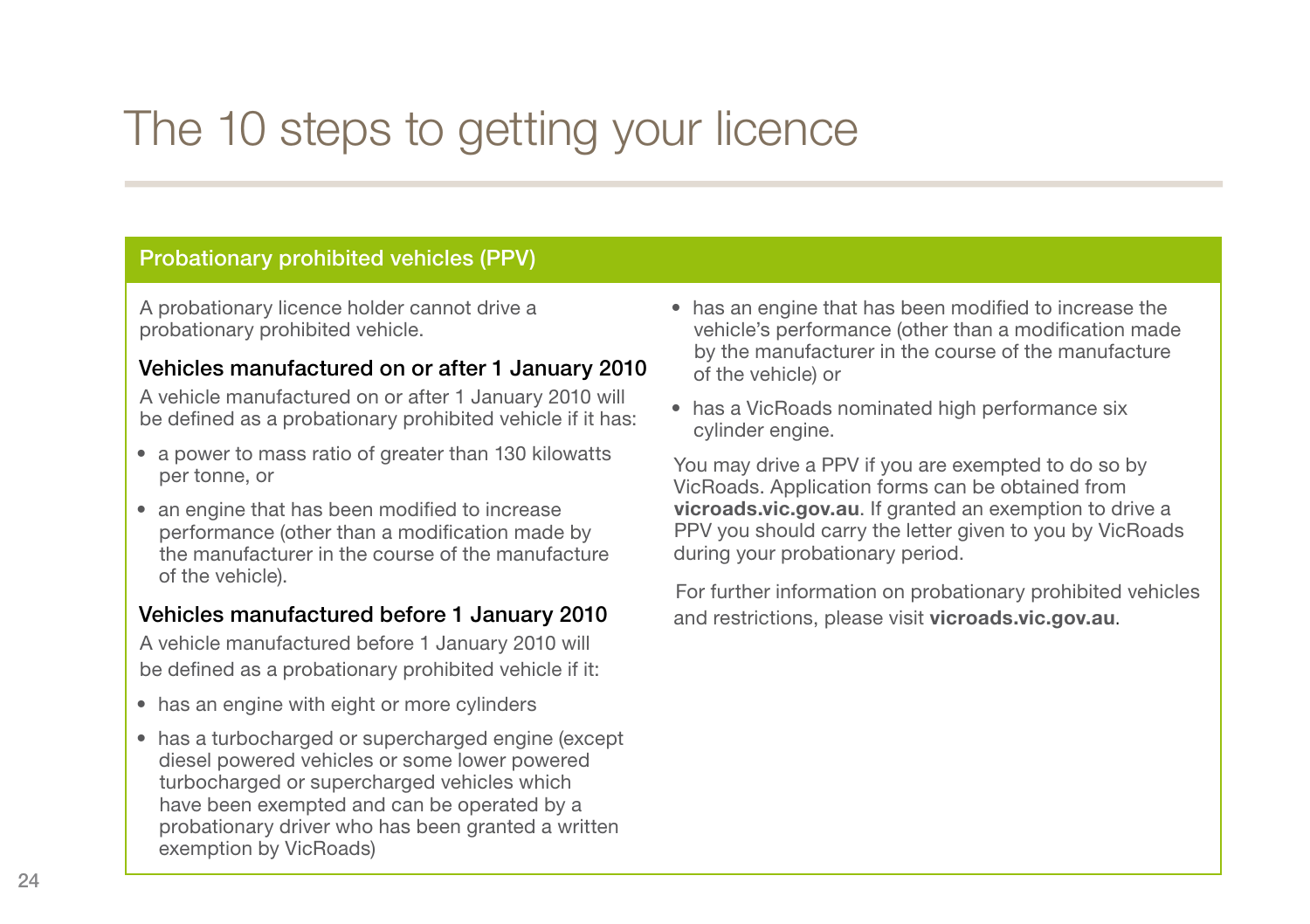# Step 10 - Receive your full driver licence

Before your P2 probationary licence expires, you will be sent a notice to renew it. You will need to take the renewal notice to any photo point listed at vicroads.vic.gov.au, pay the renewal fee and be photographed. You will then be issued with a full driver licence paper receipt and your licence card will be sent to you in the mail.

You must have a good driving record to graduate from a P2 licence to a full driver licence. If you do not have a good record, you might have to remain on your P2 licence for longer than three years.

If you do not receive a renewal notice, it is still your responsibility to renew your licence by the expiry date.

# Free Licence Scheme

The Free Licence Scheme rewards Victoria's most responsible young drivers. If you are under 25 and have completed your entire P1 and P2 probationary periods and have a good driving record, you may be eligible for a free three year driver licence.

To check the rules for eligibility, go to **vicroads.vic.gov.au**.

### Language options

When you sit for your learner permit test or your probationary licence test, the road law questions and the Hazard Perception Test are available in some languages, please check vicroads.vic.gov.au for the current list.

If you speak a language or dialect that is not on this list, you can have an interpreter present during the test. If you are hearing impaired, you can ask to have an Auslan or sign language interpreter present. Interpreters are provided free of charge. When you book your test, let the VicRoads officer know you need an interpreter.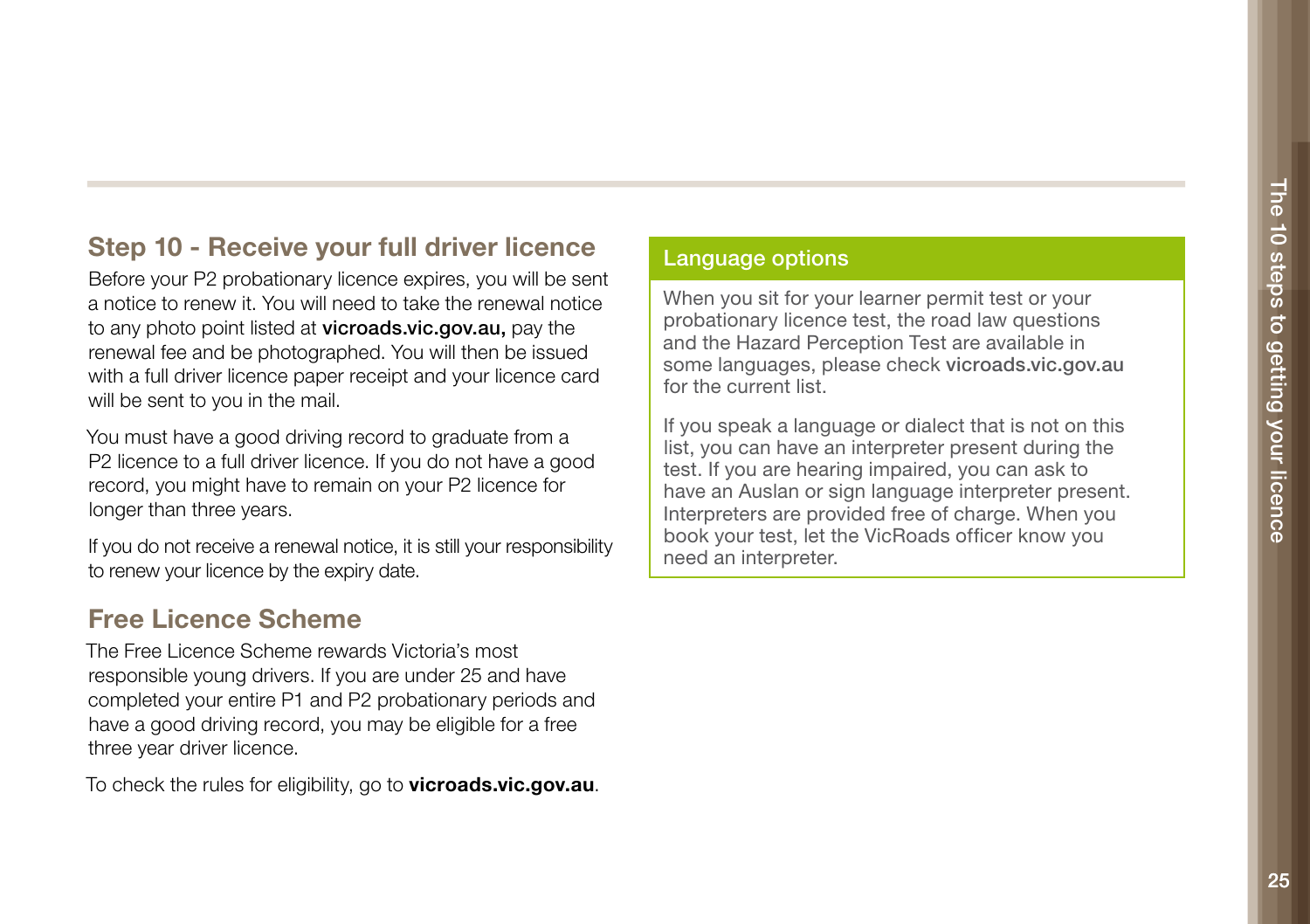# Key points

| <b>DRIVER'S</b>                       | <b>LEARNER PERMIT</b>                                                                                                                                                                                                                                                                                                                                                                 | <b>P1 PROBATIONARY LICENCE</b>                                                                                                                                                                                                                                                                                                                                                                                                                                                                                  | <b>P2 PROBATIONARY LICENCE</b>                                                                                                                                                                                                                                                                                                                               | <b>FULL DRIVER LICENCE</b>                                                                                                                   |
|---------------------------------------|---------------------------------------------------------------------------------------------------------------------------------------------------------------------------------------------------------------------------------------------------------------------------------------------------------------------------------------------------------------------------------------|-----------------------------------------------------------------------------------------------------------------------------------------------------------------------------------------------------------------------------------------------------------------------------------------------------------------------------------------------------------------------------------------------------------------------------------------------------------------------------------------------------------------|--------------------------------------------------------------------------------------------------------------------------------------------------------------------------------------------------------------------------------------------------------------------------------------------------------------------------------------------------------------|----------------------------------------------------------------------------------------------------------------------------------------------|
| <b>MINIMUM AGE</b>                    | 16 years                                                                                                                                                                                                                                                                                                                                                                              | 18 years                                                                                                                                                                                                                                                                                                                                                                                                                                                                                                        | 19 years                                                                                                                                                                                                                                                                                                                                                     | 22 years                                                                                                                                     |
| <b>DRIVER'S</b><br><b>ELIGIBILITY</b> | · medically fit<br>· evidence of identity                                                                                                                                                                                                                                                                                                                                             | · medically fit<br>evidence of identity<br>learner permit held continuously<br>for a minimum of one year<br>Learner Log Book kept with a minimum<br>of 120 hours supervised driving practice<br>including 10 hours at night                                                                                                                                                                                                                                                                                     | • P1 probationary licence held for<br>a minimum of one year<br>(with no licence suspension)<br>• medically fit                                                                                                                                                                                                                                               | · P2 probationary licence held for<br>a minimum of 3 years<br>(with no licence suspensions)                                                  |
| <b>ASSESSMENT</b>                     | · eyesight test<br>· knowledge test                                                                                                                                                                                                                                                                                                                                                   | eyesight test<br>hazard perception test<br>(This test must be passed before the<br>practical driving test can be conducted.<br>This test can be undertaken at the age<br>of 17 years and 11 months)<br>practical driving test                                                                                                                                                                                                                                                                                   | · good driving record                                                                                                                                                                                                                                                                                                                                        | · good driving record                                                                                                                        |
| <b>CONDITIONS</b>                     | • L plates displayed at front & rear<br>of vehicle when driving<br>· must carry learner permit when driving<br>· accompanied by a driver who has<br>a full car licence (non probationary)<br>· zero BAC<br>· no mobile phone use, hands-free or<br>hand-held, or messaging of any kind<br>· no towing a caravan or trailer<br>· drives a car only (not a bus, truck<br>or motorcycle) | · RED P plates displayed at front & rear<br>of vehicle when driving<br>must carry licence when driving<br>· zero BAC<br>no mobile phone use, hands-free or<br>hand-held, or messaging of any kind<br>probationary prohibited vehicle restriction<br>no towing a caravan or trailer<br>(unless for work or if under instruction)<br>not carry more than one passenger aged<br>between 16 and under 22 years of age<br>if tested in an automatic vehicle, only<br>drives a vehicle with automatic<br>transmission | • GREEN P plates displayed at front<br>& rear of vehicle when driving<br>• must carry licence when driving<br>· zero BAC<br>· no mobile phone use, hands-free<br>or hand-held, or messaging of<br>any kind<br>· probationary prohibited vehicle<br>restriction<br>if tested in an automatic vehicle,<br>only drives a vehicle with automatic<br>transmission | · under .05 BAC<br>· must carry licence when driving<br>if under 26 years of age<br>· must not use a hand-held mobile<br>phone while driving |
| <b>DURATION</b>                       | 10 years                                                                                                                                                                                                                                                                                                                                                                              | Р<br>1 year ( $P1$ )                                                                                                                                                                                                                                                                                                                                                                                                                                                                                            | P<br>3 years (P2)                                                                                                                                                                                                                                                                                                                                            | 3 years or 10 years                                                                                                                          |

### The Graduated Licensing System for people who are under 21 years when they apply for a probationary licence.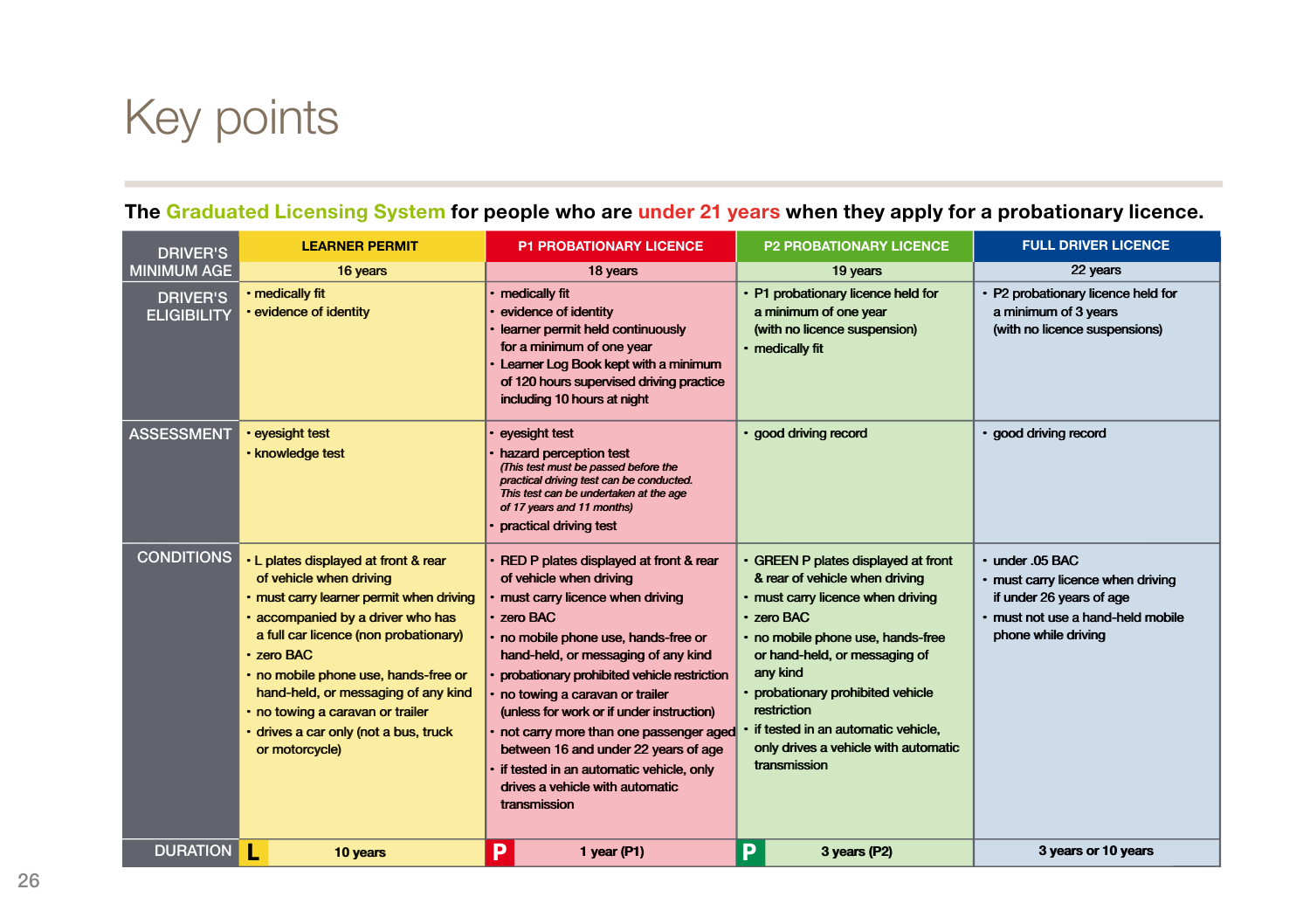|                             | <b>LEARNER PERMIT</b>                                                                                                                                                                                                                                                                                                                                                              | <b>P2 PROBATIONARY LICENCE</b>                                                                                                                                                                                                                                                                                                                                | <b>FULL DRIVER LICENCE</b>                                                                                                                   |
|-----------------------------|------------------------------------------------------------------------------------------------------------------------------------------------------------------------------------------------------------------------------------------------------------------------------------------------------------------------------------------------------------------------------------|---------------------------------------------------------------------------------------------------------------------------------------------------------------------------------------------------------------------------------------------------------------------------------------------------------------------------------------------------------------|----------------------------------------------------------------------------------------------------------------------------------------------|
| <b>DRIVER'S MINIMUM AGE</b> | 16 years                                                                                                                                                                                                                                                                                                                                                                           | 21 years                                                                                                                                                                                                                                                                                                                                                      | 24 years                                                                                                                                     |
| <b>DRIVER'S ELIGIBILITY</b> | • medically fit<br>• evidence of identity                                                                                                                                                                                                                                                                                                                                          | • medically fit<br>• evidence of identity<br>· learner permit held continously for a<br>minimum of 6 months if 21 to 24 years,<br>or 3 months if 25 years or over                                                                                                                                                                                             | • probationary licence held for a minimum<br>of 3 years (with no licence suspensions)                                                        |
| <b>ASSESSMENT</b>           | • eyesight test<br>• knowledge test                                                                                                                                                                                                                                                                                                                                                | • eyesight test<br>• hazard perception test<br>(this test must be passed before the practical<br>driving test can be conducted)<br>• practical driving test                                                                                                                                                                                                   | · good driving record                                                                                                                        |
| <b>CONDITIONS</b>           | • L plates displayed at front & rear of vehicle<br>when driving<br>• must carry learner permit when driving<br>• accompanied by a driver who has a full car<br>licence (non probationary)<br>• zero BAC<br>· no mobile phone use, hands-free or hand-held,<br>or messaging of any kind<br>· no towing a caravan or trailer<br>· drives a car only (not a bus, truck or motorcycle) | • GREEN P plates displayed at front & rear<br>of vehicle when driving<br>• must carry licence when driving<br>$\bullet$ zero BAC<br>• probationary prohibited vehicle restriction<br>• if tested in an automatic vehicle, only drives<br>a vehicle with automatic transmission<br>• no mobile phone use, hands-free<br>or hand-held, or messaging of any kind | $\bullet$ under .05 BAC<br>• must carry licence when driving if under<br>26 years of age<br>• not use a hand-held mobile phone while driving |
| <b>DURATION</b>             | 10 years                                                                                                                                                                                                                                                                                                                                                                           | P<br>3 years (P2)                                                                                                                                                                                                                                                                                                                                             | 3 years or 10 years                                                                                                                          |
|                             |                                                                                                                                                                                                                                                                                                                                                                                    |                                                                                                                                                                                                                                                                                                                                                               |                                                                                                                                              |

### The Graduated Licensing System for people who are 21 years and older when they apply for a probationary licence.